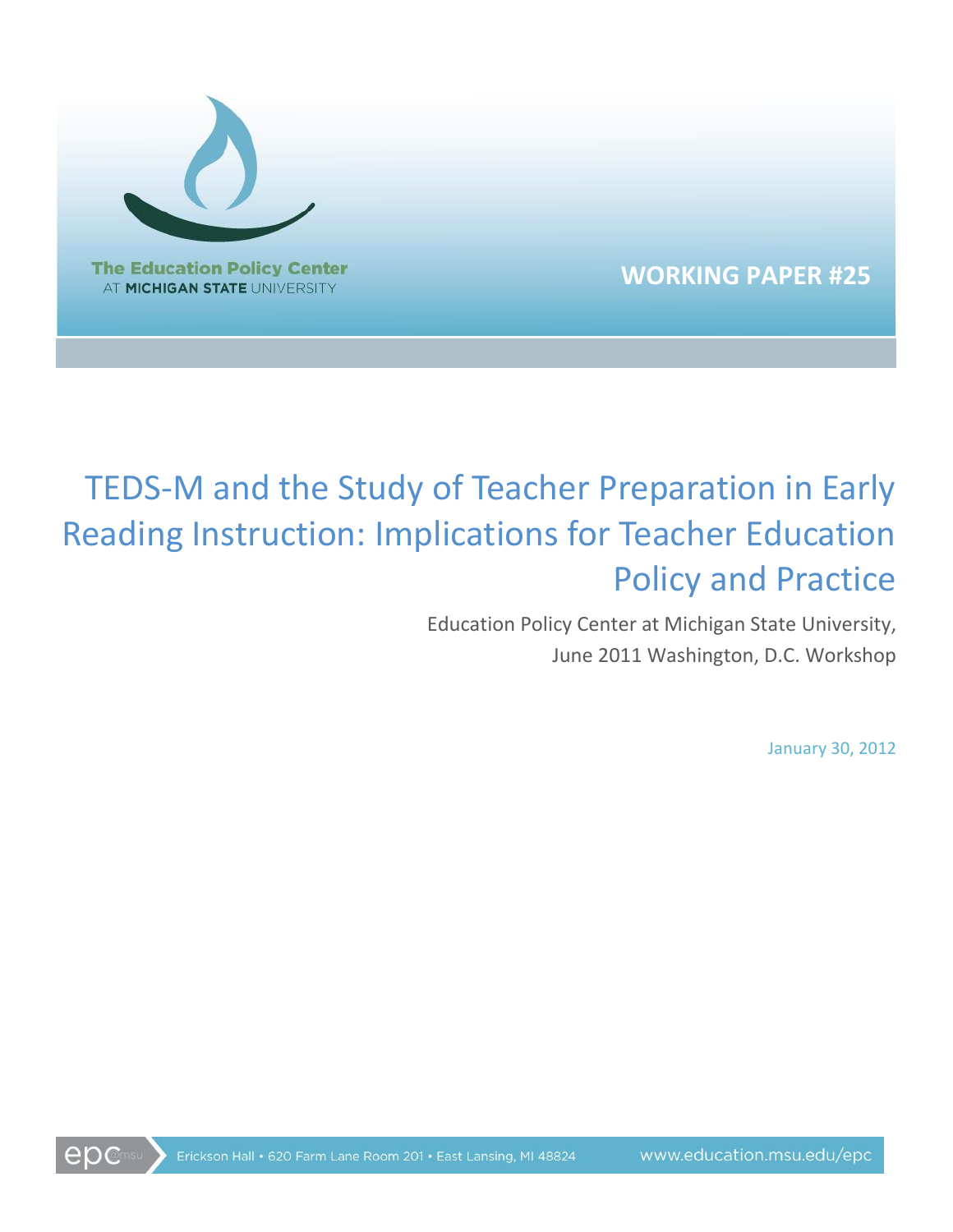# Abstract

**ep** @msu

The 2010 report from the National Research Council on teacher education programs in the United States, *Preparing Teachers: Building Evidence for Sound Policy,* reported that "the empirical evidence on effective teacher preparation [is] nearly nonexistent" (p. 99). The publication later that year of two major studies, one on the preparation of mathematics teachers and the other on teacher preparation in early literacy, marked the first use of nationally representative data to begin to answer important questions concerning teacher preparation in the U.S.

In June 2011, the Education Policy Center (EPC) at Michigan State University convened an audience of scholars and policymakers from across the country to discuss the results of the two studies, *Breaking the Cycle: An International Comparison of U.S. Mathematics Teacher Preparation, Initial Findings from the Teacher Education and Development Study in Mathematics in the United States (U.S. TEDS-M)*, and the *Study of Teacher Preparation in Early Reading Instruction* prepared for the Institute of Education Sciences (IES) by the National Center of Education Evaluation and Regional Assistance. Findings from a third study, the National Council on Teacher Quality's (NCTQ) report, *No Common Denominators: The Preparation of Elementary Teachers in Mathematics by America's Education Schools,* were also presented and discussed.

Key points from the presentations and discussion:

- Future teachers in the U.S. have weak training in mathematics and are not prepared to teach the demanding math curriculum we need as a nation, particularly in light of the widespread adoption of the Common Core State Standards in Mathematics. Elementary and middle school teachers scored in the middle of the pack among their international peers on measures of mathematical content and mathematics pedagogy.
- Early childhood pre-service teacher candidates report little to moderate emphasis on the essential components of reading during their preparation coursework, with somewhat more emphasis during their field experiences. A majority of the candidates feel prepared to teach the essential components of reading, even though on average they answered correctly only 57 percent of the questions on a knowledge test of the reading components.
- The composition and quality of mathematics education programs varies significantly from institution to institution, both within and across states and governance models.
- These reports begin to answer fundamental questions about teacher preparation. They also highlight the need for additional analysis of these data sets and further research with nationally representative samples to guide policy decisions at every level – university faculty and boards, state departments of education and legislatures, professional organizations, philanthropic foundations and federal agencies.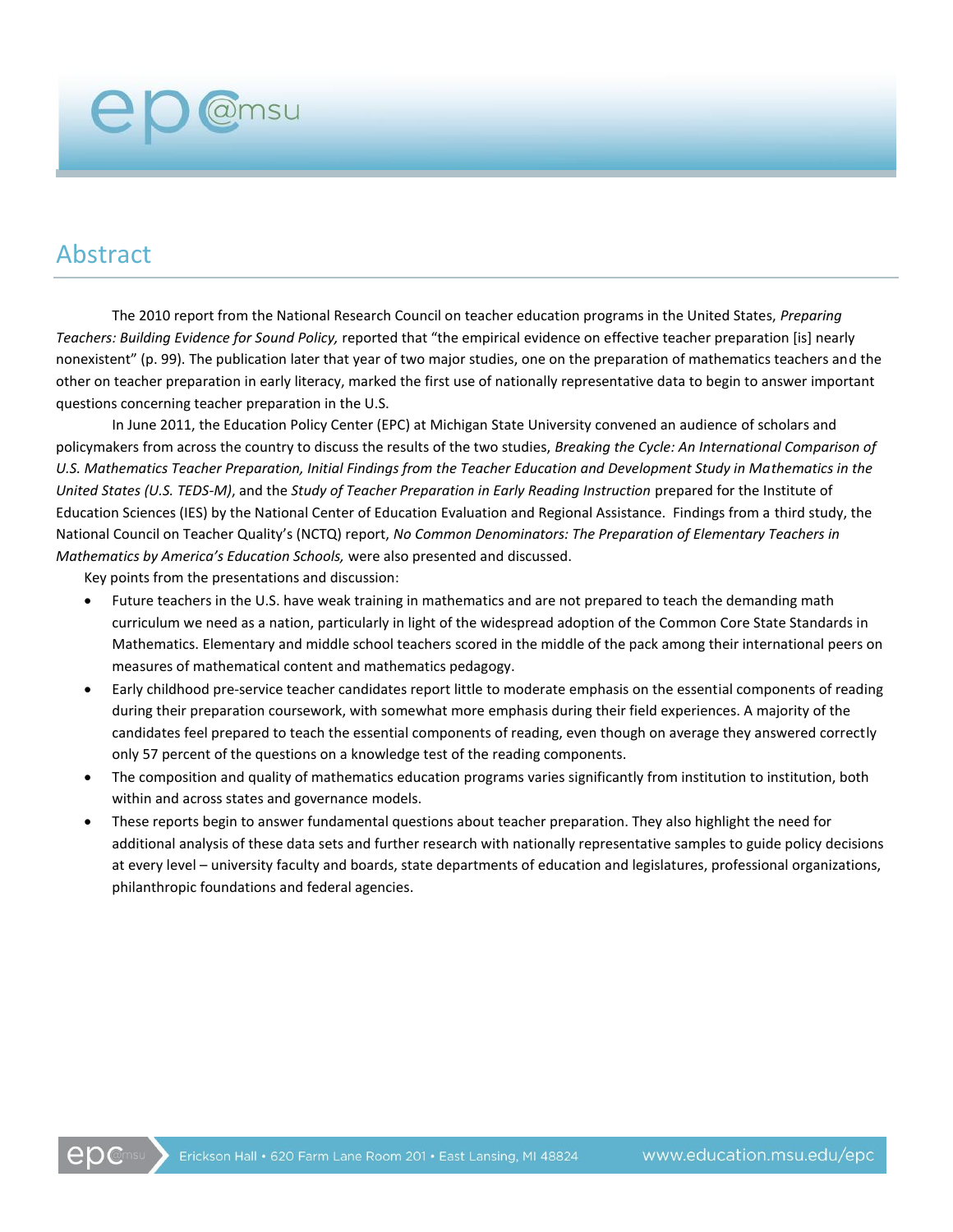# **Education Policy Center at Michigan State University June 2011 Washington, D.C. Workshop TEDS-M and the Study of Teacher Preparation in Early Reading Instruction: Implications for Teacher Education Policy and Practice**

# **Abstract**

The 2010 report from the National Research Council on teacher education programs in the United States, *Preparing Teachers: Building Evidence for Sound Policy,* reported that "the empirical evidence on effective teacher preparation [is] nearly nonexistent" (p. 99). The publication of two major studies later that year, one on the preparation of mathematics teachers and the other on teacher preparation in early literacy, marked the first use of nationally representative data to begin to answer important questions concerning teacher preparation in the U.S.

In June 2011, the Education Policy Center (EPC) at Michigan State University convened an audience of scholars and policymakers from across the country to discuss the results of the two studies, *Breaking the Cycle: An International Comparison of U.S. Mathematics Teacher Preparation, Initial Findings from the Teacher Education and Development Study in Mathematics in the United States (U.S. TEDS-M)*, and the *Study of Teacher Preparation in Early Reading Instruction* prepared for the Institute of Education Sciences (IES) by the National Center of Education Evaluation and Regional Assistance. Findings from a third study, the National Council on Teacher Quality's (NCTQ) report, *No Common Denominators: The Preparation of Elementary Teachers in Mathematics by America's Education Schools,* were also presented and discussed.

Key points from the presentations and discussion:

- Future teachers in the U.S. have weak training in mathematics and are not prepared to teach the demanding math curriculum we need as a nation, particularly in light of the widespread adoption of the Common Core State Standards in Mathematics. Elementary and middle school teachers scored in the middle of the pack among their international peers on measures of mathematical content and mathematics pedagogy.
- Early childhood pre-service teacher candidates report little to moderate emphasis on the essential components of reading during their preparation coursework, with somewhat more emphasis during their field experiences. A majority of the candidates feel prepared to teach the essential components of reading, even though on average they answered correctly only 57 percent of the questions on a knowledge test of the reading components.
- The composition and quality of mathematics education programs varies significantly from institution to institution, both within and across states and governance models.

This work was supported in part by funds from the Education Policy Center at Michigan State University.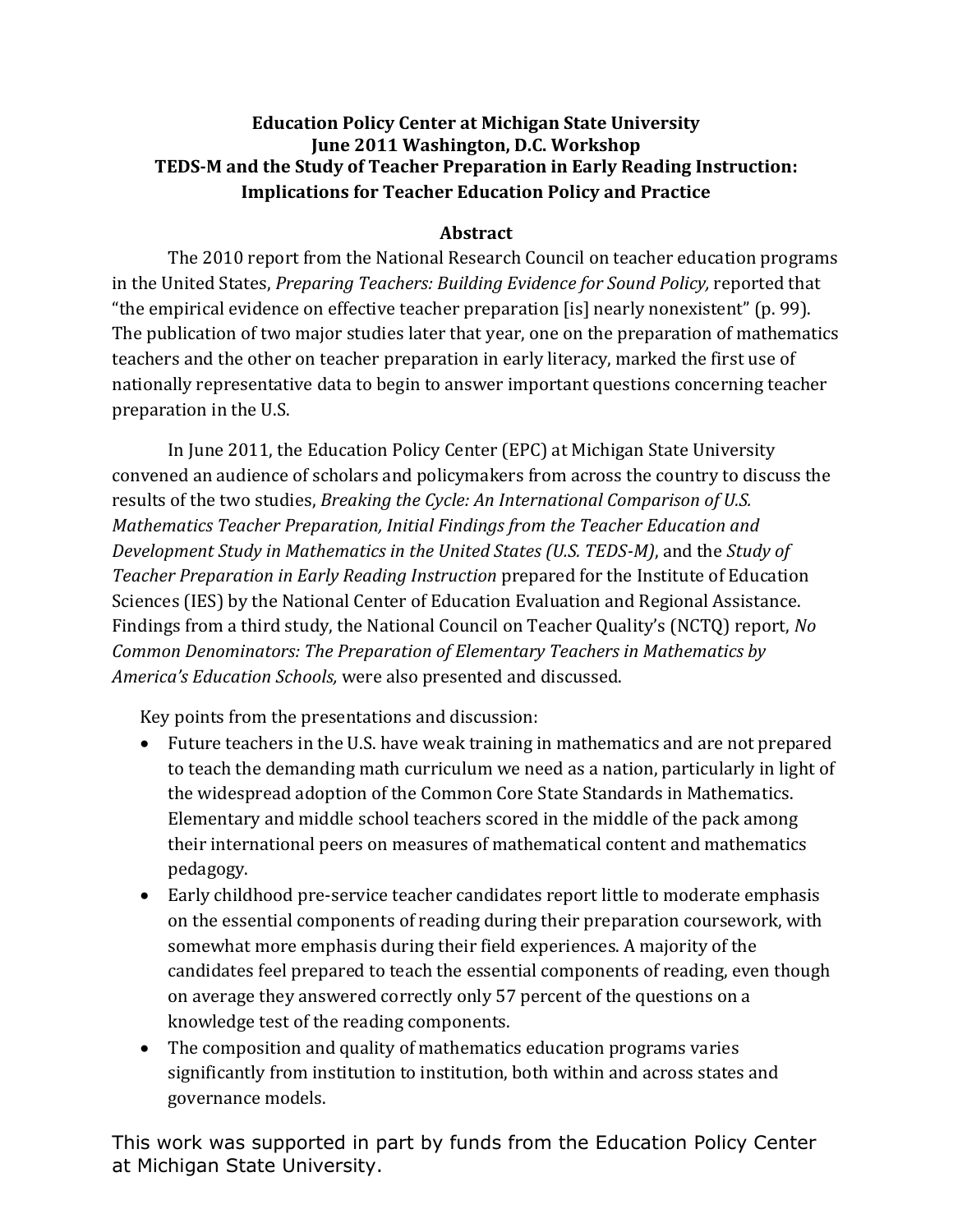These reports begin to answer fundamental questions about teacher preparation. They also highlight the need for additional analysis of these data sets and further research with nationally representative samples to guide policy decisions at every level – university faculty and boards, state departments of education and legislatures, professional organizations, philanthropic foundations and federal agencies.

#### **Introduction**

On June 13-14, 2011, the Education Policy Center at Michigan State University convened several dozen researchers and policy advocates for presentations on and discussion of two new nationally representative empirical studies of teacher preparation: *Breaking the Cycle: An International Comparison of U.S. Mathematics Teacher Preparation, Initial Findings from the Teacher Education and Development Study in Mathematics (U.S. TEDS-M) in the United States (2010),* and the *Study of Teacher Preparation in Early Reading Instruction* (2010) prepared for the Institute of Education Sciences (IES) by the National Center of Education Evaluation and Regional Assistance and the Association for Institutional Research (AIR). Findings from a third study, the National Council on Teacher Quality's (NCTQ) 2008 report, *No Common Denominators: The Preparation of Elementary Teachers in Mathematics by America's Education Schools,* were also presented and discussed. A list of web links to the three reports and of other works cited follows this summary.

The 2010 report from the National Research Council, *Preparing Teachers: Building Evidence for Sound Policy,* pointed to a lack of any accurate national data to inform discussions and policy decisions about teacher preparation. The TEDS-M and AIR studies now present nationally representative quantitative research that has implications for teacher education generally and for teacher preparation programs in particular. This twoday meeting enabled participants to explore issues raised by these studies of teacher preparation in mathematics and early literacy and their implications for education policy and practice. The meeting was chaired by the co-directors of the Education Policy Center at Michigan State University, William Schmidt, University Distinguished Professor of measurement and quantitative methods, and Robert Floden, University Distinguished Professor of teacher education, measurement and quantitative methods, educational psychology and educational policy.

The format of Day 1 of the session was as follows: for each of the nationally representative studies, an overview and summary of key findings was followed by two panels, one concerned with the how the study might inform the practice of teacher preparation in the content area, and the other focused on state, federal and institutional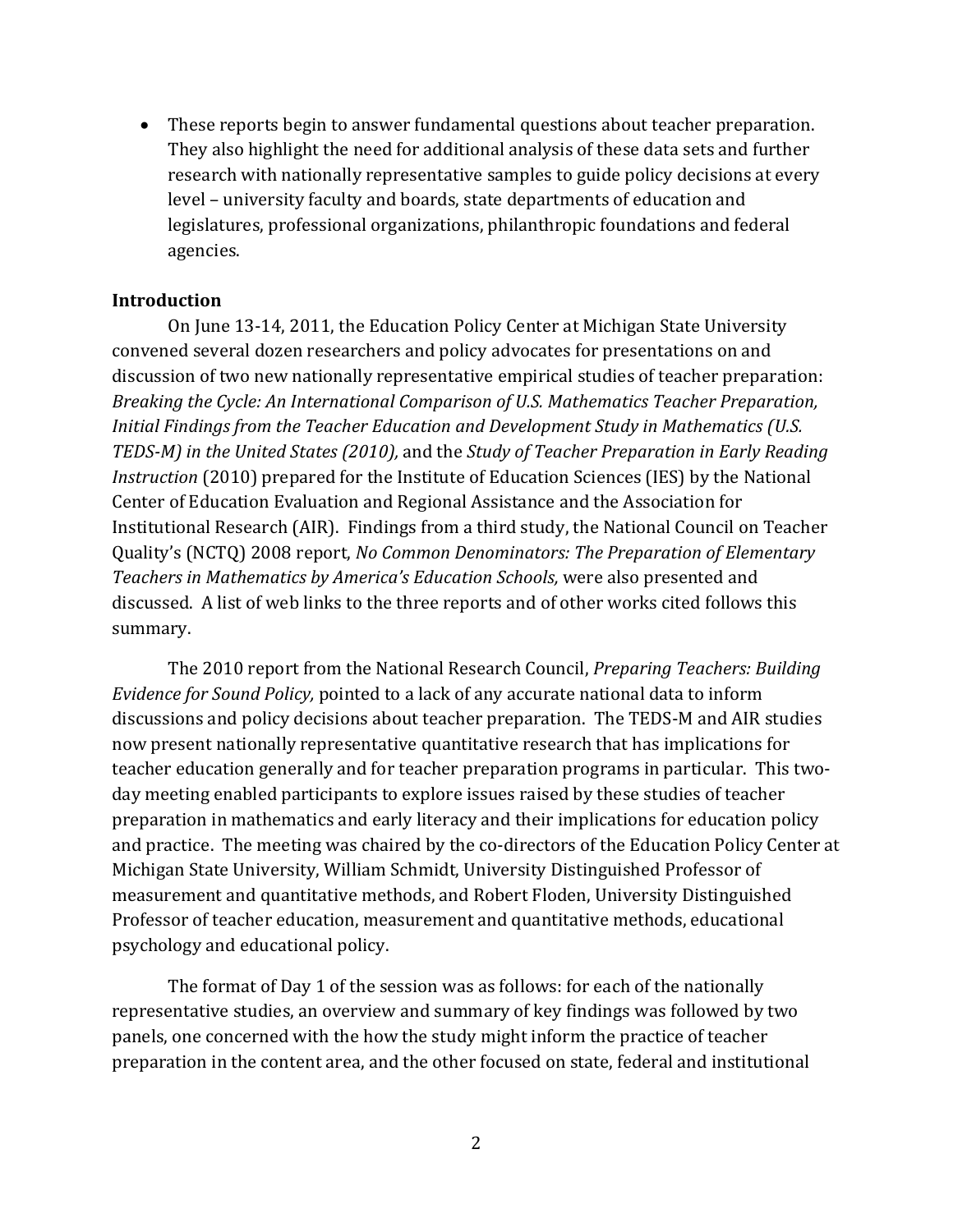policy implications. The presentations and panel discussions were leavened with questions and comments from the assembled invited audience.

On Day 2, three individual presentations on topics closely related to the studies were presented, but without accompanying panel discussions; instead, conversation flowed directly from the presentations. Topics included the balance between mathematics and pedagogy, the value of common standards in language arts and mathematics for teachers, and the challenges facing schools and colleges of education.

#### **Presentation of the TEDS-M Study**

Day 1 began with an overview of the TEDS-M study presented by William Schmidt, who directed the U.S. component of the study. The TEDS-M study found that future teachers in the U.S. have weak training in mathematics and are not prepared to teach the demanding mathematics curriculum we need as a nation – particularly in light of the widespread adoption of the Common Core State Standards. Specifically, TEDS-M found that future U.S. middle school mathematics teachers on average have mathematical knowledge related to teaching comparable to peers in countries whose students perform comparably to ours; their knowledge is less than future teachers in high-performing nations, but greater than those in lower-performing nations. Future elementary teachers in the U.S. also performed in the middle of the pack among their peers on measures of mathematical content knowledge and mathematics pedagogy.

In response to a question, Schmidt provided some background on the participation by U.S. institutions. Nearly 3,300 future teachers from over 80 public and private colleges and universities in 39 states were involved. Schmidt indicated it was a challenge to identify the total population of institutions providing teacher preparation in the U.S., as nearly 1,400 institutions offer about 10,000 different preparation programs. Compared to highachieving countries, in which the ratio of content courses, subject matter pedagogy and general pedagogy is typically 50-30-20, in the U.S. the ratio is closer to 40-30-30.

TEDS-M results showed variation by country in mathematics knowledge scores of aspiring teachers as well as variation within countries. Whereas in Germany the variation was mostly individual, with little variation between institutions, in the U.S. the variation was attributable mostly to institutions, especially to private institutions. Some U.S. preparation programs require half or more of their coursework in mathematics, while others require only 30 percent.

Schmidt pointed out that the bottom quartile of institutions in the U.S. produce over half the future teachers in mathematics. He likened this to a "perfect storm" in preparing teachers, in which students coming through a weak K-12 mathematics curriculum receive a weak preparation for teaching mathematics and then go on to teach the weak U.S. K-12 mathematics curriculum. Schmidt pointed out that the students whose scores made up the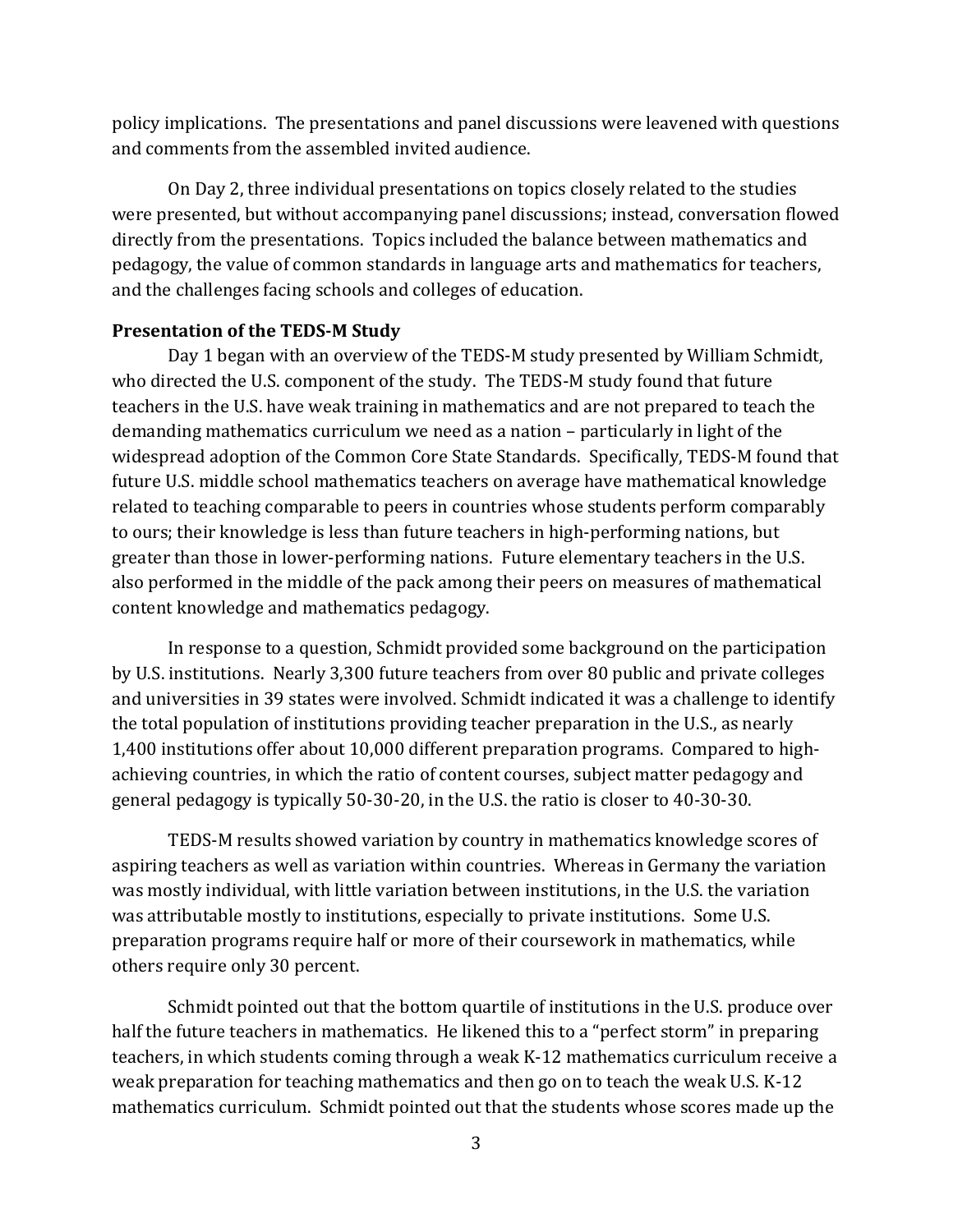U.S. portion of the 2003 TIMSS Grade 8 mathematics results are the nation's teacher candidates of today. He argued that the U.S. drawing its teachers from the middle of the distributions is comparable to Singapore or Taiwan drawing from its lowest quartile; the U.S. would have to draw its teachers from the highest performance quartile to be comparable with high-performing nations.

In keeping with the new internationally benchmarked and challenging Common Core State Standards in Mathematics (CCSS-M), Schmidt noted that the CCSS-M may have the potential to break the weak U.S. K-12 mathematics cycle. He called for states to redefine teacher certification policies and standards, and for colleges and universities to examine how such new and challenging state policies and standards are translated into programmatic practices and requirements. Schmidt observed that the U.S. is not much different from high achieving nations in elementary student achievement, and suggested that it may be time for the U.S. to define a core set of standards for teacher preparation programs.

During the general discussion that followed, a member of the audience asked about the sustainability of the findings, pointing out that TIMSS shows scores in Singapore falling and those of the U.S. rising; "is there enough in the data to sustain an argument? Do the trends bear out the findings from TEDS-M?" Another participant noted that the premise of the findings is based in economic concerns for the U.S., yet countries with better models of teacher preparation and induction do not show much connection to economic success. "U.S. productivity is way ahead of these countries already – even if we did make these changes, how much would that help?" Schmidt appealed to democratic and social reasons, in addition to any economic rationale, for an improvement in U.S. mathematics education.

One participant suggested it would be helpful to stratify the TEDS-M teacher data by state, since much education policy takes place at the state level. For example, some states offer K-8 certification, while others offer middle school certification. Schmidt responded that there was not much difference by state, suggesting that middle school certification is not of much value in terms of better prepared teachers. Another participant asked if the mathematics classes about which TEDS-M collected data were taught in the college of education as opposed to the college of arts and sciences; Schmidt responded that they were taught in the mathematics department. At the same time, it was noted that courses identified as calculus nevertheless vary in content across institutions.

Sigrid Blömeke, a presenter later in the conference, observed that the criticism of middle school certification seemed justified based on her experience in Germany, where middle school preparation programs show a lack of results similar to those in the U.S.. She pointed out, however, that in Germany the middle school preparation programs draw from a different candidate pool: candidates in elementary and high school preparation programs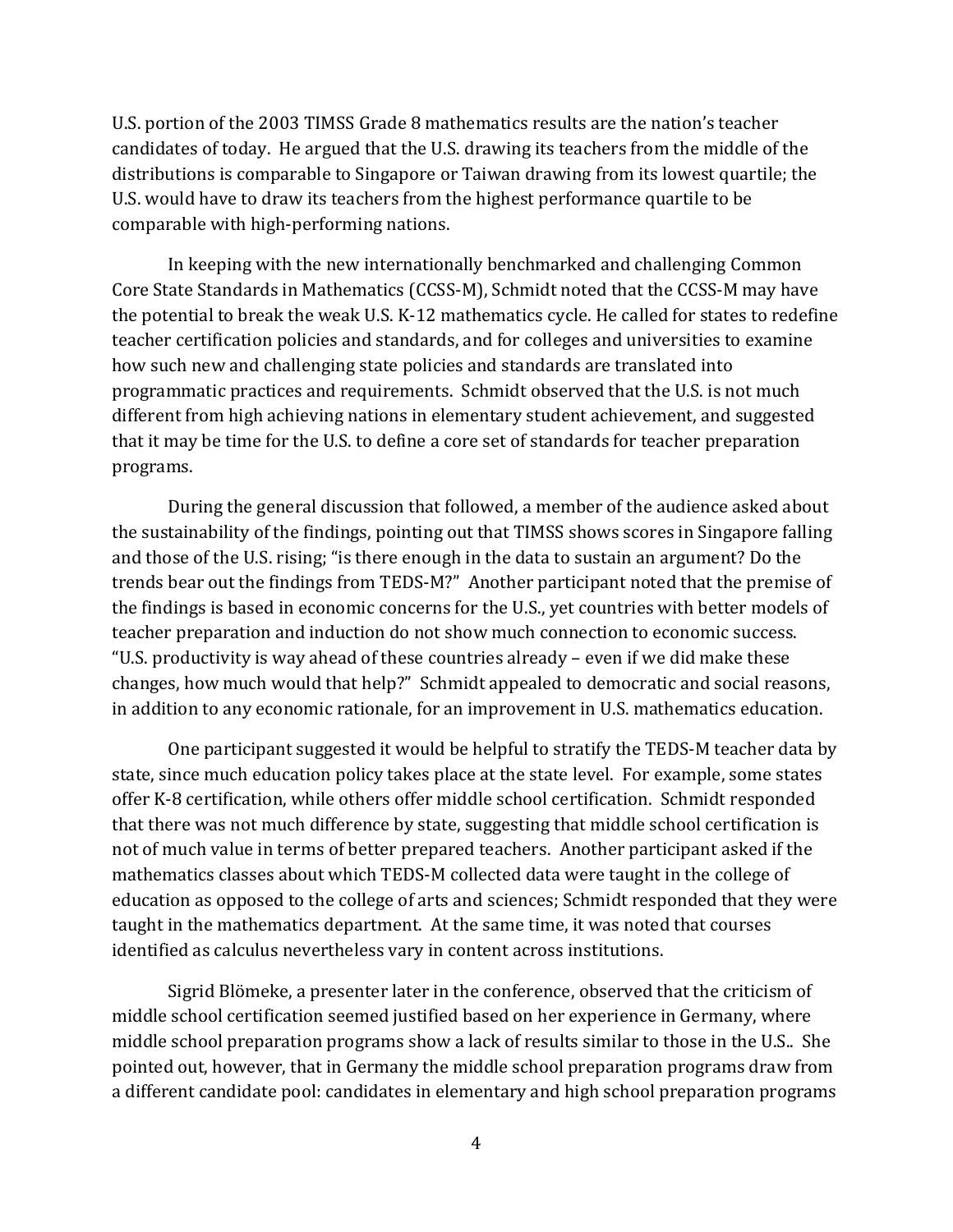tend to come from the upper-middle class, while those for the middle school preparation programs tend to be more diverse and from a lower class. Given the need for a diverse teaching force, a middle school preparation program may help the U.S. get there.

Another participant observed that Russia performed surprisingly well on the TEDS-M, given TIMSS results similar to those of the U.S.; someone else pointed out that teacher preparation in Russia has undergone a significant change, with lower and upper level teachers training together in mathematics at the tertiary level.

In response to a question about what we can learn from the high performing countries in the study, Schmidt observed that these countries responded to the results of TIMSS with coordinated policy – unlike the U.S., with the exception of the Common Core State Standards. Singapore and Finland, he said, now train mathematics specialists for elementary schools. The difference, in his opinion, is "having the will to make public policy at the national level." Schmidt reiterated that the U.S. should think about a common teacher preparation curriculum.

# **Panel presentations on the implications of the TEDS-M study for teacher preparation programs**

A panel on practice around mathematics in teacher preparation reacted to the study and its implications for teacher education. Hung-Hsi Wu, professor emeritus of mathematics at the University of California Berkeley, Jeremy Kilpatrick, Regents professor of mathematics education at the University of Georgia, and Jennifer Bay-Williams, professor of mathematics education and chair of the department of middle and secondary education at the University of Louisville, each presented comments.

Hung-Hsi Wu's basic argument is that teachers cannot teach what they do not know. He pointed to the notable deficiencies of mathematics textbooks, which he said lack definitions, logical reasoning and coherence. He called this kind of mathematics Textbook School Mathematics (TSM). Wu argued that, because we do not teach pre-service teachers School Mathematics (SM) in universities, they are forced to teach their students TSM when they become teachers. Changing teachers' knowledge of TSM to SM requires a change in culture, including increased collaboration between teachers and mathematicians. "In the Common Core era," said Wu, "we should not expect every K-6 teacher to know School Math – but an effective way to improve math education in K-6 is to retrain teachers in grades 4-6 by teaching them SM."

Jeremy Kilpatrick's comments centered on the questions, "What math is needed, and where do teachers get it?" He said that the results of the TEDS-M suggest that teachers get much of their mathematics knowledge from their K-12 experiences as students, as well as on the job, but that mathematics is also learned in teacher preparation programs. Kilpatrick said there are three ways of looking at mathematics preparation in teacher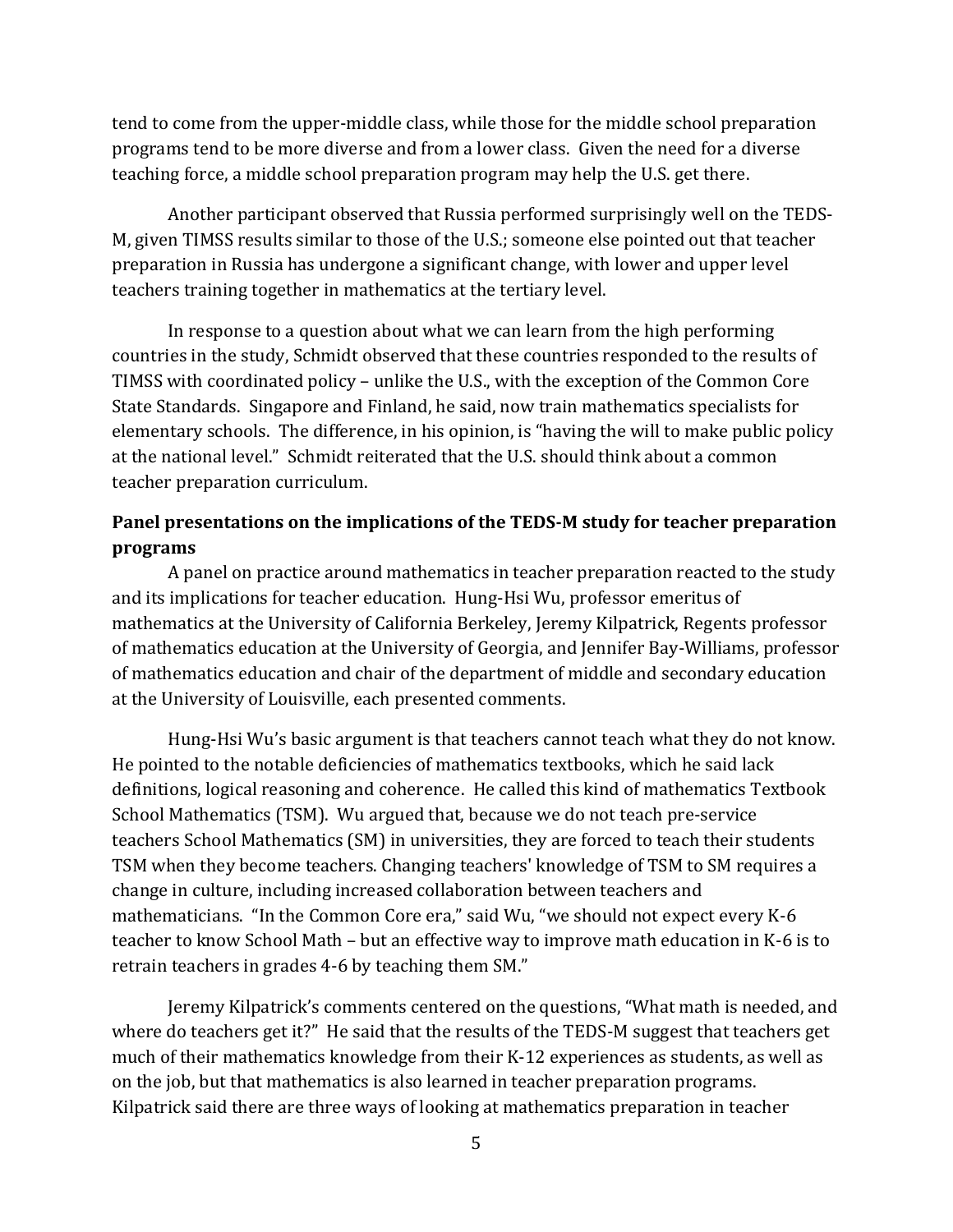education: academic mathematics courses; school mathematics as a subcategory of academic math; and mathematics for teaching. Part of the challenge is the "one size fits all" problem: depending on state requirements for teachers, college math departments often must make courses fit all majors, with the exception of mathematics for elementary teachers and geometry. "We can also look at mathematics from a higher standpoint," argued Kilpatrick: "100 years ago Felix Klein advocated some glimpse of the whole domain that teachers will work in." Then there is mathematical knowledge for teaching, because teaching requires a special use of mathematics related to pedagogical content knowledge. Kilpatrick presented two key features of preparation in mathematics for teaching: mathematics in teaching situations, and the task demands teacher make of students. Kilpatrick observed that teachers often lower the task demands of students.

Jennifer Bay-Williams presented contrasting ideas in how students and teachers are prepared in mathematics. When it comes to K-12 mathematics content, she argued, mathematics progresses from concrete to abstract ideas with regular integration of concepts and practice. In contrast, the preparation of mathematics teachers begins with abstract, theoretical perspectives and progresses towards concrete, applied concepts during field experiences. Similarly, the articulation of topics as students learn mathematics progresses from fewer, very specific topics toward more topics in which generalization plays a central role in learning. The preparation of mathematics teachers, on the other hand, begins by providing candidates with general mathematical and pedagogical backgrounds, narrowing as students progress to "focused-on-teaching" mathematics and finally a specific focus on a small number of topics during student teaching. Teacher preparation front-loads content and then follows with practice. Bay-Williams also contrasted the experiences of students with those of teacher candidates in terms of opportunities to learn, the roles of assessment, what each is held accountable for, and the backgrounds of who teaches them.

To develop competent teachers of mathematics for every child at every level, Bay-Williams proposed an increase or shift in emphasis on mathematical topics to a more coherent approach to the treatment of content that connects content, mathematical practices and teaching, and an assessment-driven approach to learning content. More research is needed on the connections between content, pedagogical content knowledge and general pedagogy, and the impact of teacher proficiency in these areas on teaching practice and student learning.

#### **Panel presentations of the implications of the TEDS-M study for policy**

The panel on implications of TEDS-M for teacher preparation programs was followed by a panel on policy and certification issues around mathematics in teacher preparation. Janice Poda, strategic initiative director for the education workforce at the Council of Chief State School Officers, David Monk, professor of educational administration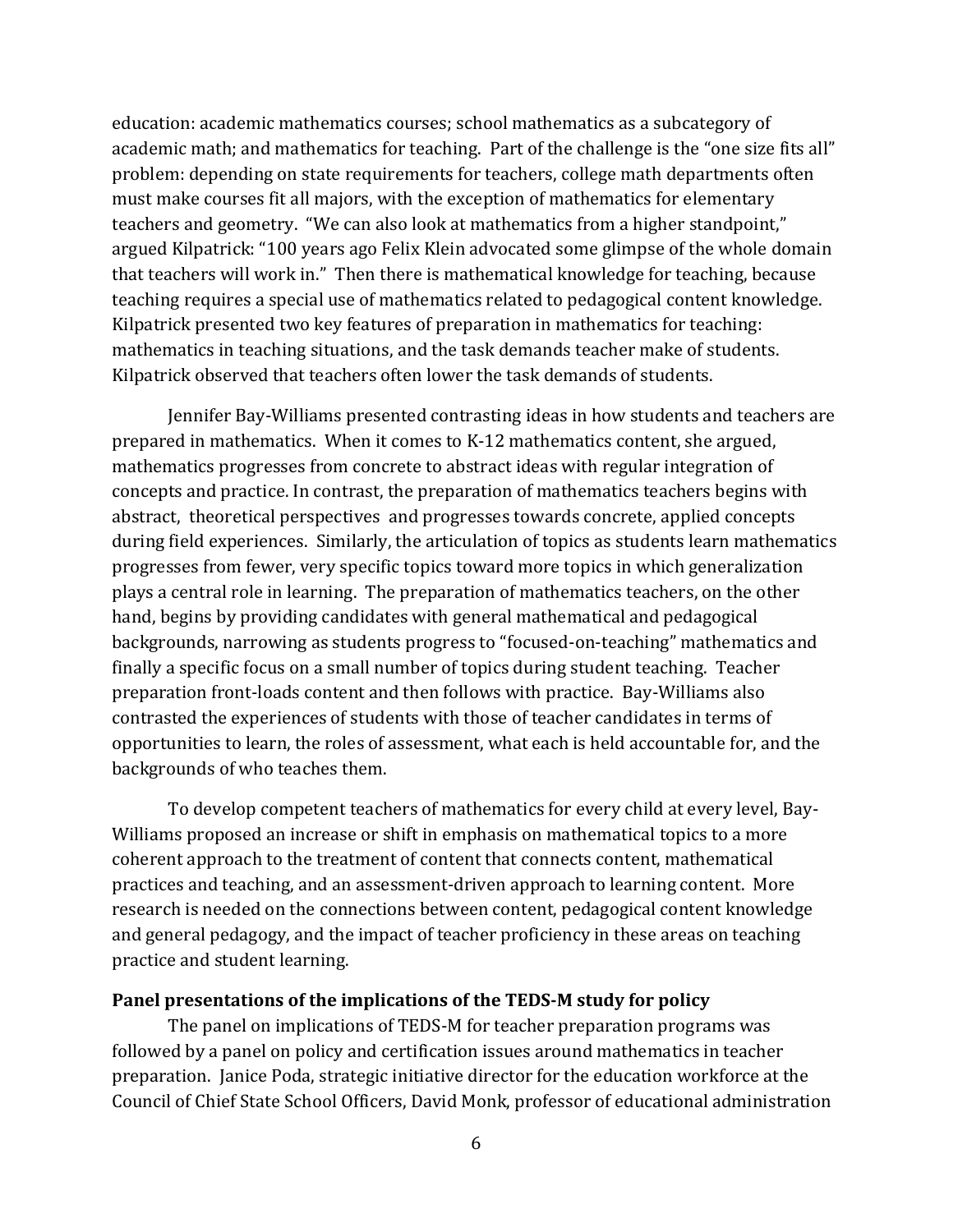and dean of the college of education at the Pennsylvania State University, and Lou Anna Simon, president of Michigan State University, each offered comments.

Janice Poda picked up where Bay-Williams concluded by noting that the Common Core State Standards for Mathematics (CCSS-M) include standards for both practice and content. Practice #1 in the Standards, she said, is for students to make sense of problems and persevere in solving them; others include constructing viable arguments and criticizing the reasoning of others and attending to precision. Poda said the CCSS-M are a tool to prepare all students to become college and career ready. Poda enumerated several policy levers available to states for the improvement of pre-service teachers, including program approval, teacher education curriculum and standards, licensure, and certification tests – which, she noted, are not currently aligned with the CCSS-M. Other possible policy levers include the recommendations of candidates from TE programs, the renewal of certificates/licenses based on CCSS-M and the new assessments beginning in 2014, the creation of a tiered licensure/certification process, and a system of advancement that is weighted and measured for progress in both pedagogy and content. Poda concluded with two challenging questions: how do we define effective teaching? Should we accredit teacher preparation programs based on the proficiency of their graduates?

In his comments, David Monk chose to look at the implications of the TEDS-M study from an economic perspective. He began with supply side issues, describing teacher candidates as either those who are genuinely and deeply called to the profession or "sojourners" who consider teaching to be something they do for a while before moving on to something else. He noted that those who are genuinely called to the profession are an important resource that should not be neglected as a byproduct of well-intentioned efforts to attract more sojourners. Monk mentioned the powerful selection effects of recruitment, incentives and accountability issues. Policy decisions can have unintended consequences, Monk said, referring to Pennsylvania's switch to separate preK-4 and grades 4-8 certificates, not realizing that it can be hard to stimulate interest in grades 4-8 certificates.

Demand side issues, said Monk, include optimum levels of production, compensation and rates of return, and the duration and timing of preparation. "Pennsylvania is an exporter of teachers – is that bad?" he asked his audience. "I happen to think that good teaching skills lead to success in all fields of endeavor and that a society does not need to worry about having too many people with good teaching skills." When it comes to curriculum and design issues, Monk said, "content has become king." The value of field experiences, he said, suffers from a thin research base, noting that not all experiences are educative. Monk observed that excellent teachers make things look easy and argued that good field experiences need to do more than simply have novices watch excellent teachers in action. Monk suggested that professional development for in-service teachers needs to strike a balance between subject-specific and general pedagogy.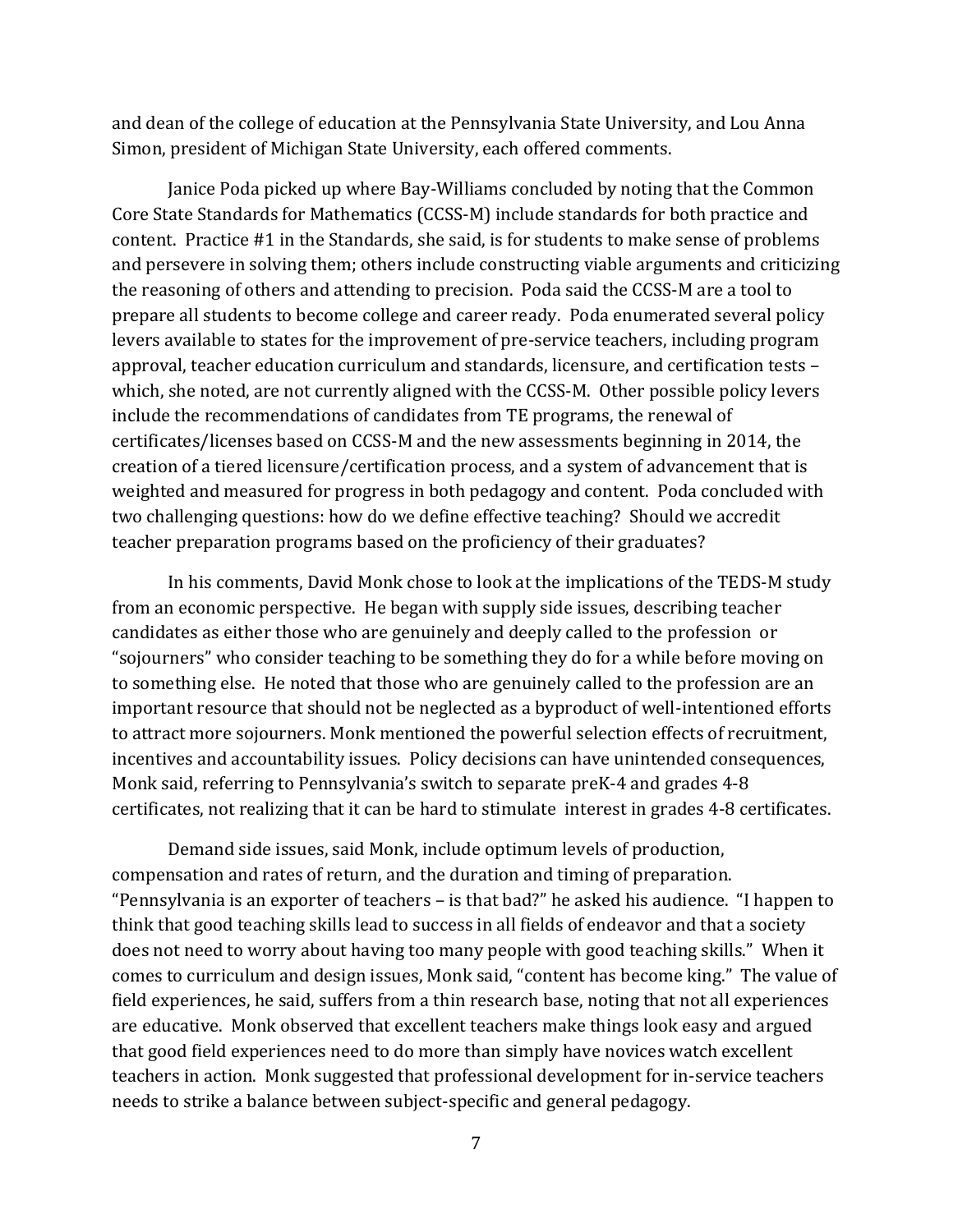Monk spoke of the need for cleansing mechanisms that remove those who are not developing the needed skills and inclinations during their pre-service programs. He also noted a need for the field to identify and remove teachers in the field who have lost their way and who have become "monsters in the classroom." He stressed the need to understand more about what leads to dysfunctional performance so that future monsters do not arise. He characterized the research base in the field of education as being "highly differentiated," where some areas are highly developed but with narrow application, while other areas are more focused on application but are less developed. He spoke of the need to harness emerging technology, and of the accountability difficulties presented by a disdain for input measures and by troublesome outcome measures and how to account for proximate versus distill influences. Monk challenged the field to clarify its expectations and square them with reality, asking, for example, whether it is possible for all students to reach high standards in a short period of time or to expect novice teachers to be change agents.

Lou Anna Simon asserted that improving mathematics preparation is "really about leadership and values." University presidents, she said, have the bully pulpit and the ability to open doors and build coalitions. The new mission of teacher preparation programs is to produce change agents, not just the mechanics of good teaching. "It's all about continuous quality improvement," said Simon. This means university presidents must be change agents at the university level as well: "Departments can work together, but may not choose to do so on their own." Simon referred to the Collins *Good to Great* framework of leadership: "We need people driven to make tomorrow better than today." She reminded her audience that administrators are also prepared by universities, as are policy makers. Success stories come down to driven entrepreneurs who want kids to succeed. "We want teachers to feel they have the power and capacity to help kids no matter what – we need to get and model this attitude, too."

The comments of the panelists were followed by an open discussion. It was observed that a common denominator in the TEDS-M study and the reactions of the panelists to it seemed to be an emphasis on content, content pedagogy, general pedagogy and practical experience in schools. Questions about the cost of teacher preparation were raised, in the sense that colleges of education often have budgets lower than those of high schools: are we getting what we pay for? Are we more efficient? Someone else noted an upward trend in mathematics scores in the U.S. as measured by the National Assessment of Educational Progress and the Programme for International Student Assessment and asked, is teacher preparation responsible for any of this?

Someone responded that progress in the U.S. is probably overstated, but that "we've raised the bottom so much, we must be doing something different." Several people offered partial explanations, including state standards that have increased significantly, a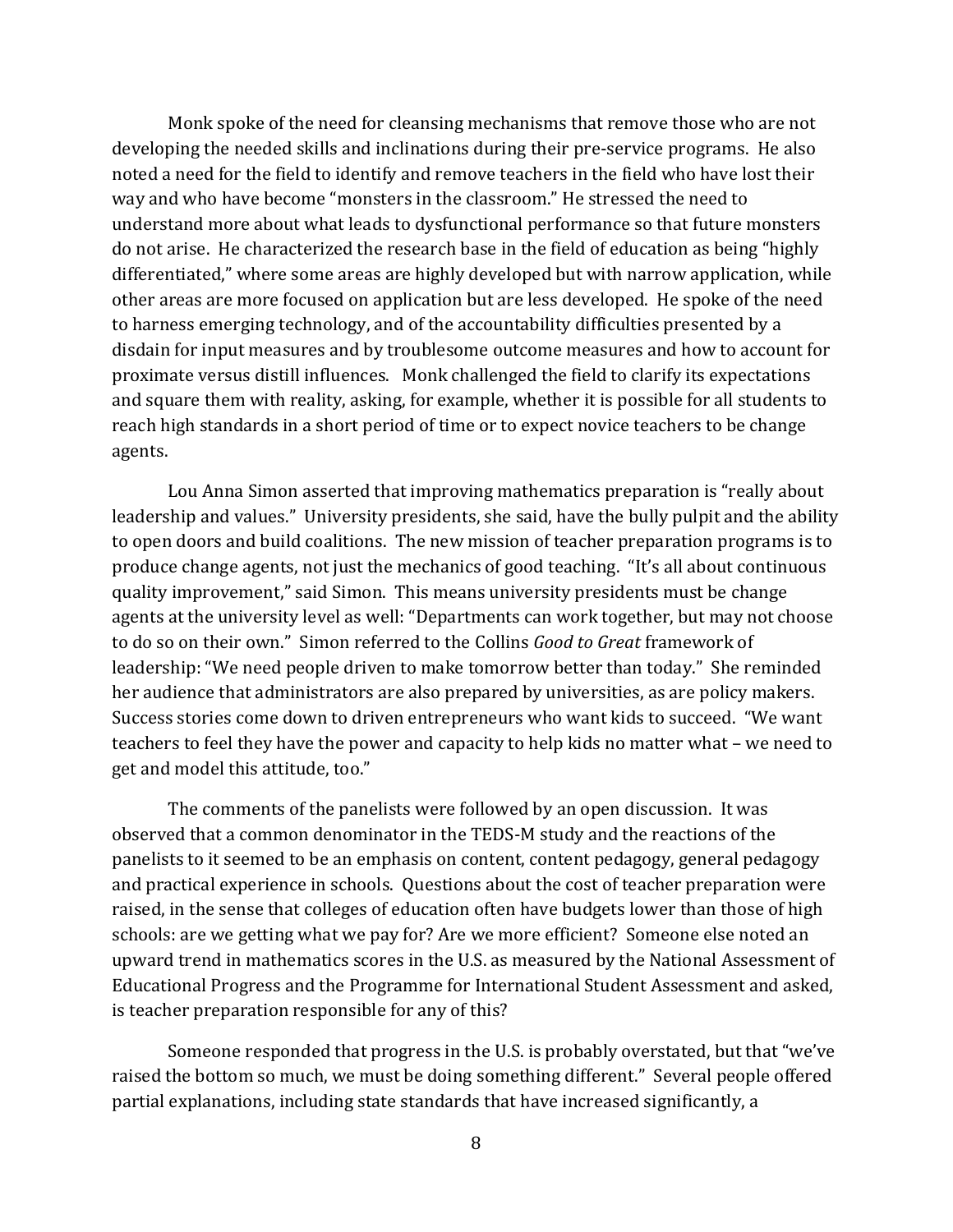combination of focus and policy effect, and the possibility that teachers now see the connection between intentionality of practice and student achievement. Many states now have middle school mathematics certificates that are more rigorous; also, high stakes testing may have played a part. Other questions emerged: Was this underutilized capacity, or a shift in teacher preparation? What about the value of education internationally? Does this reflect a shift in the value of education in the U.S.?

It was observed that other high performing nations begin by building the capacity of teachers, then bring in accountability; the U.S. seems to begin with accountability, then sometimes adds capacity-building. The U.S. needs to do something to fix our system and move forward, including more collaboration between teacher preparation and the mathematics departments, such as Michigan State University's new center for math and science education. Some people were hopeful of collaboration across campus, but acknowledged that "other campuses have their own issues," such as concerns over tenure and research.

The discussion shifted to questions about how to deal with political issues, including the movement towards reducing funding for education. Several comments suggested that education reform has lost corporate America as an ally, in part because education is still seen as an organization of entitlements and K-12 education is still seen as part of the problem, not part of the solution. The question was raised again if it would be a good idea to have common standards for teacher preparation, comparable to law schools, or if variance is a good thing. It was suggested that part of the power of TEDS-M is that it helps answer that question because it was a study done by teacher educators for teacher educators, that "through conscious collaboration we can find answers." While it sometimes seems that "teacher education seems like a long fight for the lowest possible standards," the fact that 43 states have adopted the Common Core State Standards for Mathematics suggests there is some political appetite for higher standards, and that governors are increasingly receptive to data.

Schmidt pointed out that the TEDS-M study has not had the traction that TIMSS had on curricular reform. Someone suggested that "the current milieu favors the alternate route to teaching, not improving teacher preparation." Schmidt drew this part of the discussion to a close by observing that "teaching is seen differently from other professions – we believe that anyone can teach. This is not true in Taiwan and other high-performing countries."

#### **Presentation of the AIR Study on Early Literacy Instruction**

The major findings of the *Study of Teacher Preparation in Early Reading Instruction* (AIR study) were presented by Joanne Carlisle, professor of educational studies at the University of Michigan. Carlisle used two questions to frame her comments: What have we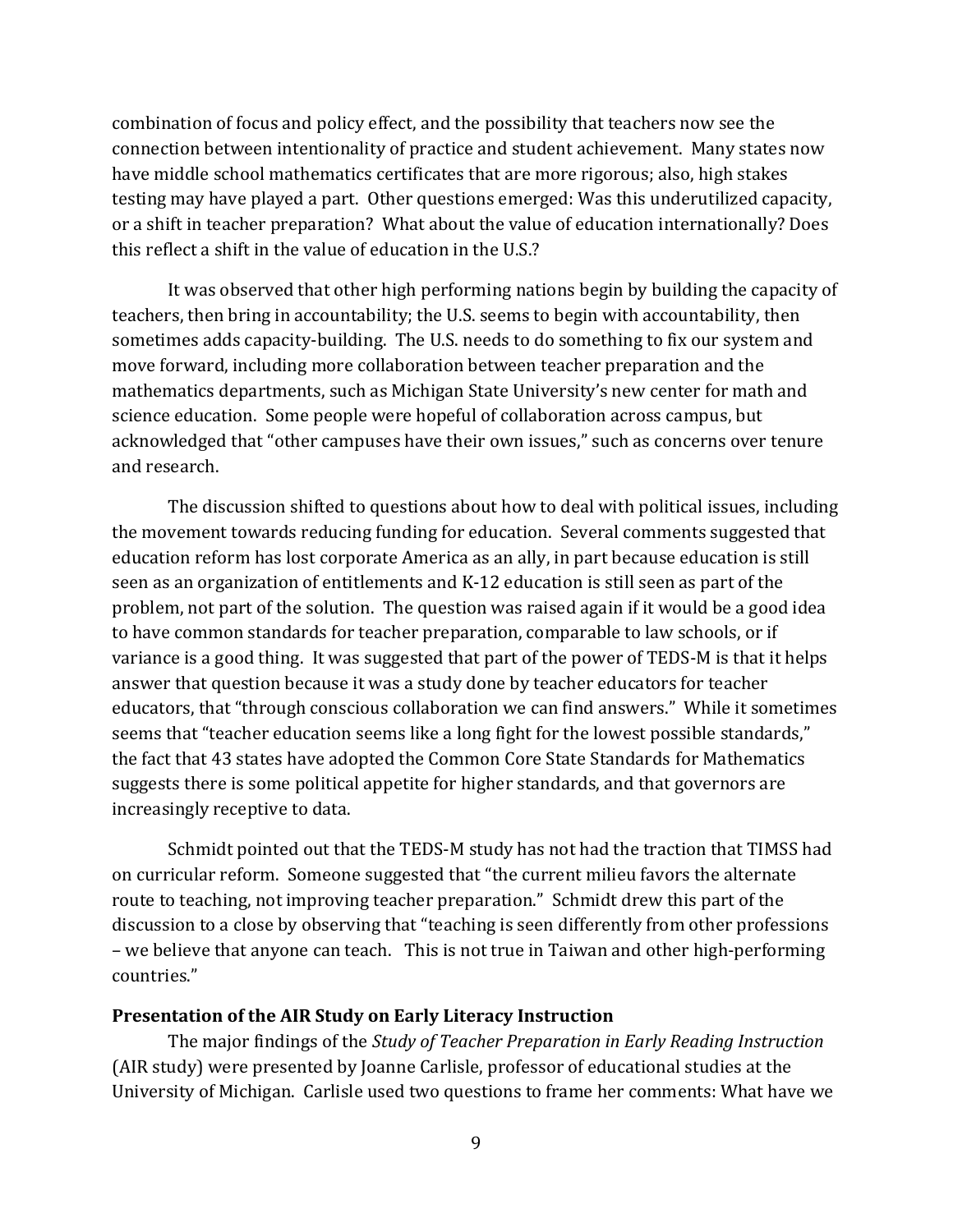learned? What's next? She began by reviewing the context of the study, a congressional mandate in the Reading First legislation for "a measurement of how well students preparing to enter the teaching profession are prepared to teach the essential components of reading instruction." These essential components were defined by the National Reading Panel as phonemic awareness, phonics, fluency, vocabulary and reading comprehension, which were collapsed into three components in the study.

The AIR study used a nationally representative sample of some 2,200 students enrolled in teacher preparation programs that covered early childhood education at 99 colleges and universities across the U.S. The survey gathered data on student perceptions of the emphasis on the essential components of reading and preparedness to teach reading, both in their coursework and in their field experiences, as well as on their knowledge about the key components of reading instruction previously identified.

The study found, in brief summary, that pre-service teachers rated the emphasis on the essential components of reading in their programs somewhere between "little" and "moderate" on a four-point Likert scale (0= no focus, 3= considerable focus); they reported a somewhat greater emphasis in their field experiences than in their coursework. On average, candidates answered correctly 57 percent of the knowledge questions; at the same time, 62 percent of the survey participants felt they were adequately prepared to teach the essential components of reading. Researchers found moderate but significant correlations between the knowledge assessment scores and participant reports of performance on ACT and SAT, but not between results on the knowledge assessment and perception of preparedness or emphasis on the core components in coursework or field experiences. Across institutions, they found similar results for public and private institutions, stronger program focus on the essential components at institutions without graduate programs, and most of the significant differences in program features favoring early childhood programs rather than elementary education programs.

Carlisle went on to discuss several issues that affect interpretations of the study results. One was the high rate at which institutions refused to participate – 44 percent in the first round and 40 percent or more for the two replacement recruitment efforts. Another is the self-represented nature of the data, a choice dictated by limited means and resources on the parts of researchers. Carlisle also pointed out the low reliabilities of the subscales of the knowledge assessment portion of the instrument and a poor understanding of the psychometric characteristics of the knowledge assessment.

Carlisle drew her audience's attention to the "meaning" problem: respondents reported relatively little emphasis on meaning in their coursework or field experiences, yet they feel prepared to teach meaning – more so than alphabetics or fluency. She wondered if this was because pre-service teachers think that little preparation is needed, or that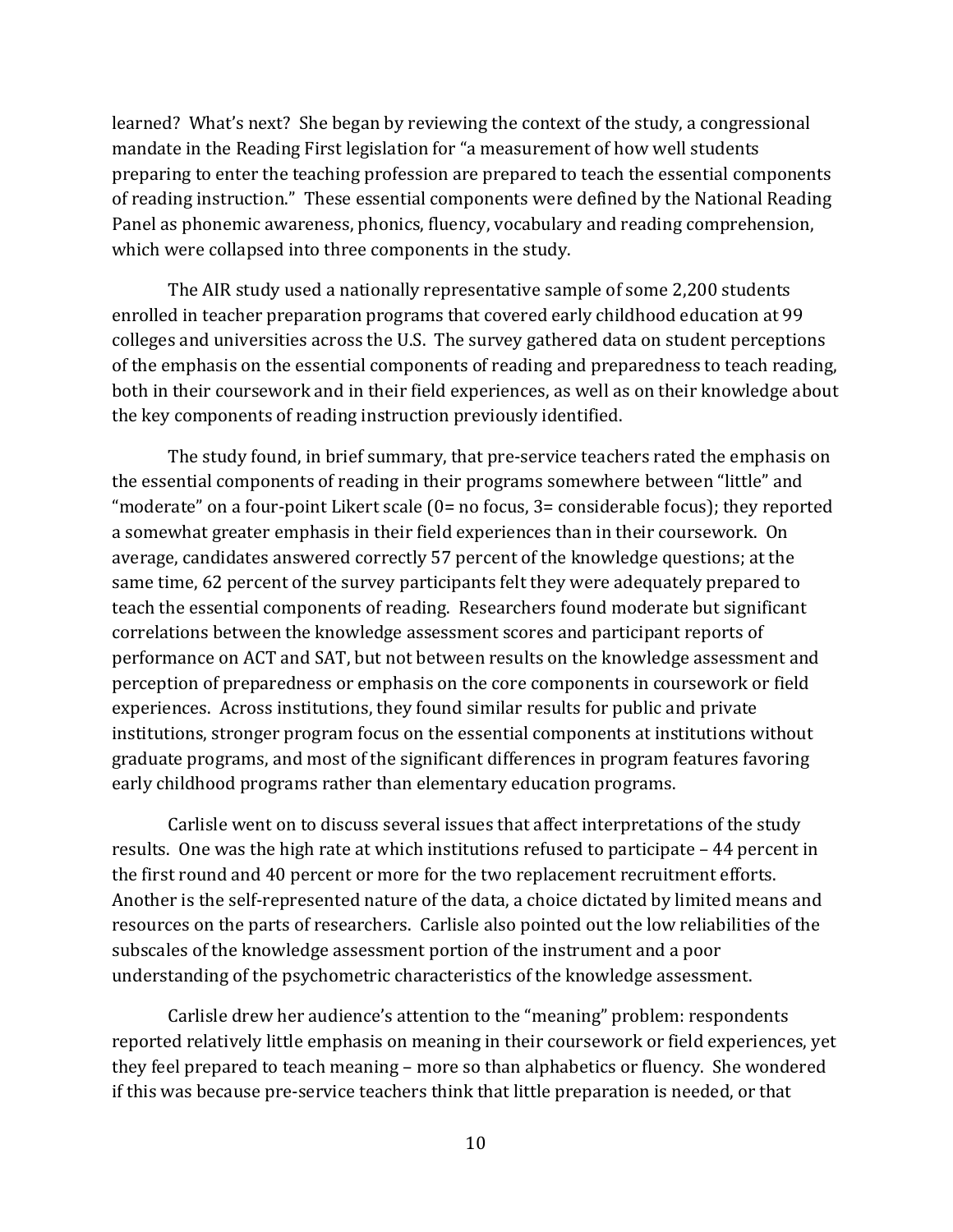teaching "meaning" is easy to do. Carlisle also drew from the AIR study the importance of comparing teacher preparation programs. Although the AIR study was not designed for this purpose, other studies, including one by Linda Darling Hammond (2005), have found greater variance between than within groups of teachers from different teacher preparation programs. Studies that examine the characteristics of teacher preparation in reading are badly needed. Carlisle noted that a key problem for such studies is defining appropriate outcomes; she wondered if student achievement would be one. Carlisle closed where she began by stressing the importance of remembering and understanding the context in which the AIR study was conducted and how the context of future studies will differ from it, including more recent policy initiatives such as the Common Core State Standards and the rise of alternative teacher preparation programs such as Teach for America.

Discussion following Carlisle's presentation included references to other studies. The reading results from the Programme for International Student Assessment (PISA), it was pointed out, showed that the U.S. fared well for students with high rates of books in the home; 4th grade students in the U.S. and Russia have done well on the Progress in International Reading Literacy Study (PIRLS), but not on PISA. Studies of Reading First Michigan have shown that students made gains in reading in 1st grade, but that effects washed out by 3rd grade. These data prompted the question, is there an effort in teacher preparation to figure out what to do with poor-reading students? Carlisle reminded the group that the AIR study investigated perceptions of preparedness, not performance, and that the Reading First legislation had a strong professional development component, suggesting that policymakers saw poor preparation in training as an underlying issue. It was observed that teacher preparation programs resisted Reading First as a policy initiative.

Discussion then turned to issues of field experiences. These vary greatly, reflecting the contexts and constraints of placement sites. These contexts and constraints include exposure to rich settings for literacy and more or less coherence between coursework and field experiences. Someone mentioned studies that have shown that [some mentor teachers are all procedural—what does that mean?], while others provide deep experiences in literacy, and wondered if math field placements may reflect similar variation.

#### **Panel presentations on the implications of the AIR study for teacher preparation**

The panel on practice surrounding reading literacy in teacher preparation included Margarita Calderón, professor emeritus at Johns Hopkins University, and Daniel Willingham, professor of psychology at the University of Virginia. Calderón focused her comments on the importance of teaching vocabulary explicitly, particularly to language minority students. Calderón pointed out that 85 percent of English language learners are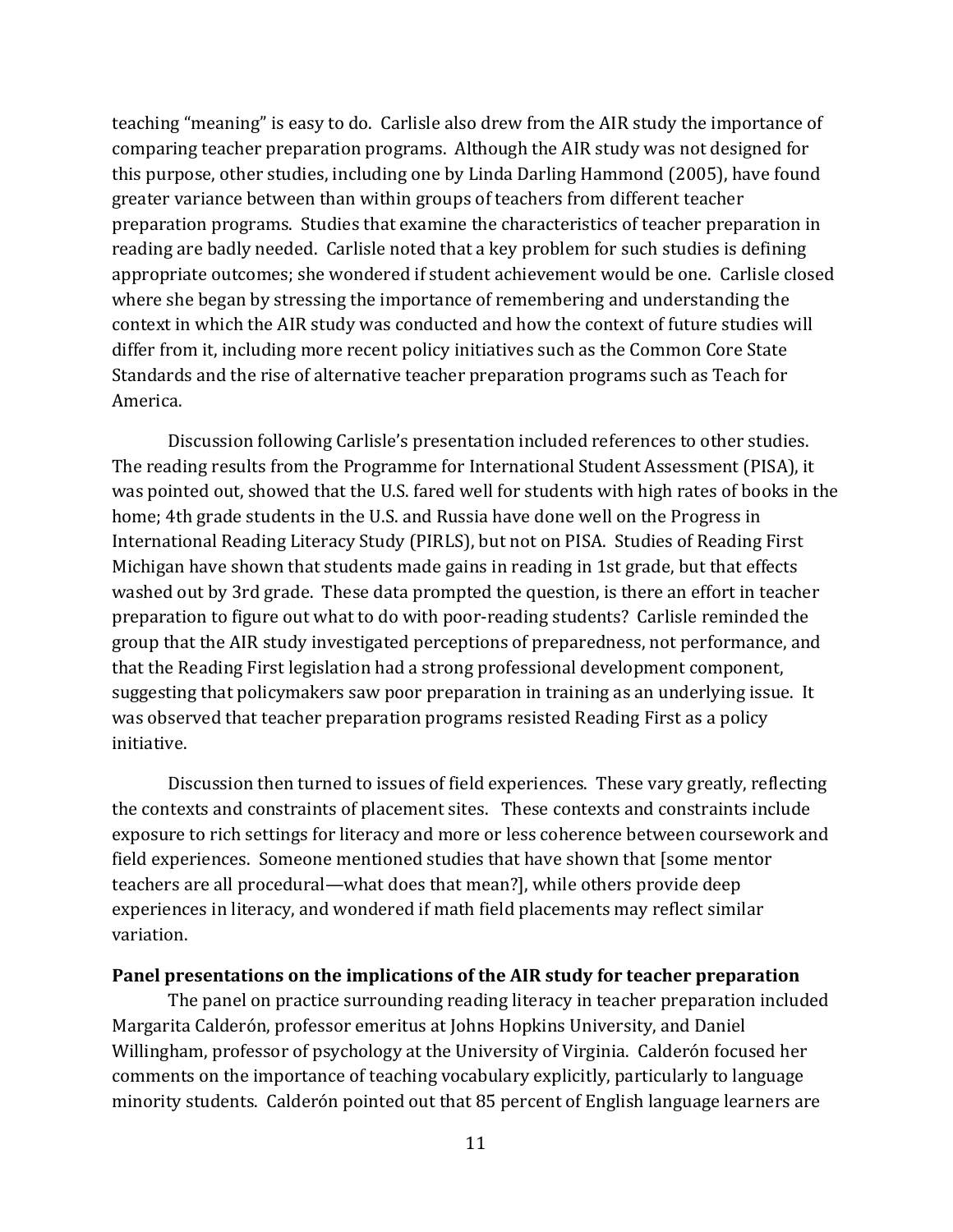middle- and high-school students. Explicit instruction of vocabulary is important because English language learners come to school with a small corpus of words; vocabulary knowledge, argued Calderón, correlates with reading comprehension, which in turn correlates with procedural and content knowledge, and content knowledge correlates with academic success. Thus, it is important to help teachers teach vocabulary within the disciplines of social science, science, mathematics and English Language Arts. She argued that teaching depth of word knowledge using a seven step framework helps all students, not just English language learners. Teachers need to know how to select the vocabulary to teach, not only from texts but also from assessments and teacher explanations. Her research has shown that teachers use and sometimes misuse other vocabulary words in their explanations, compounding the challenges to language learners. English language learners also need help with phrases such as sentence starters and question starters, and in learning and using important transition words and connectors that can allow them to express cause and effect, contrast, addition or comparison, or to give examples. She has found that teachers are often not holding students accountable for vocabulary in their subject areas, which diminishes opportunities for students to grow their vocabulary skills.

Daniel Willingham began his comments by characterizing the premise and the two major findings of the AIR study. The premise was that there are five essential components of reading instruction; the first finding is that participants reported that these core components were not emphasized in their preparation programs, the second that respondents were not well versed in the core components. Willingham argued that the AIR study "is about the application of scientific findings to educational practice. What does such application require? How do we get from science to practice?" Willingham proposed three criteria: reasonable consensus about what scientists know; agreement on what these findings mean for educational practice; and willingness and capacity on the part of education school faculty to communicate the findings and change their practice.

On the first criterion – reasonable consensus about what scientists know about reading instruction – Willingham argued that there may be reasonable consensus about reading instruction in academe, but not in the field. The second criterion is about applied science, which includes a goal; Willingham argued that the goal is fairly clear for reading. As for the third criterion, the willingness and capacity on the part of education faculty to communicate the findings and change their practice, Willingham alluded to Herbert Simon's observation that the problem with business schools is that the faculty is focused more on basic research than on the training of future practitioners. Similarly, teacher education faculty members are more interested in teaching theory than procedure; moreover, they have a reluctance to prescribe practice. As a result, many teacher educators are unwilling to communicate new science to the field – in this case, on reading instruction.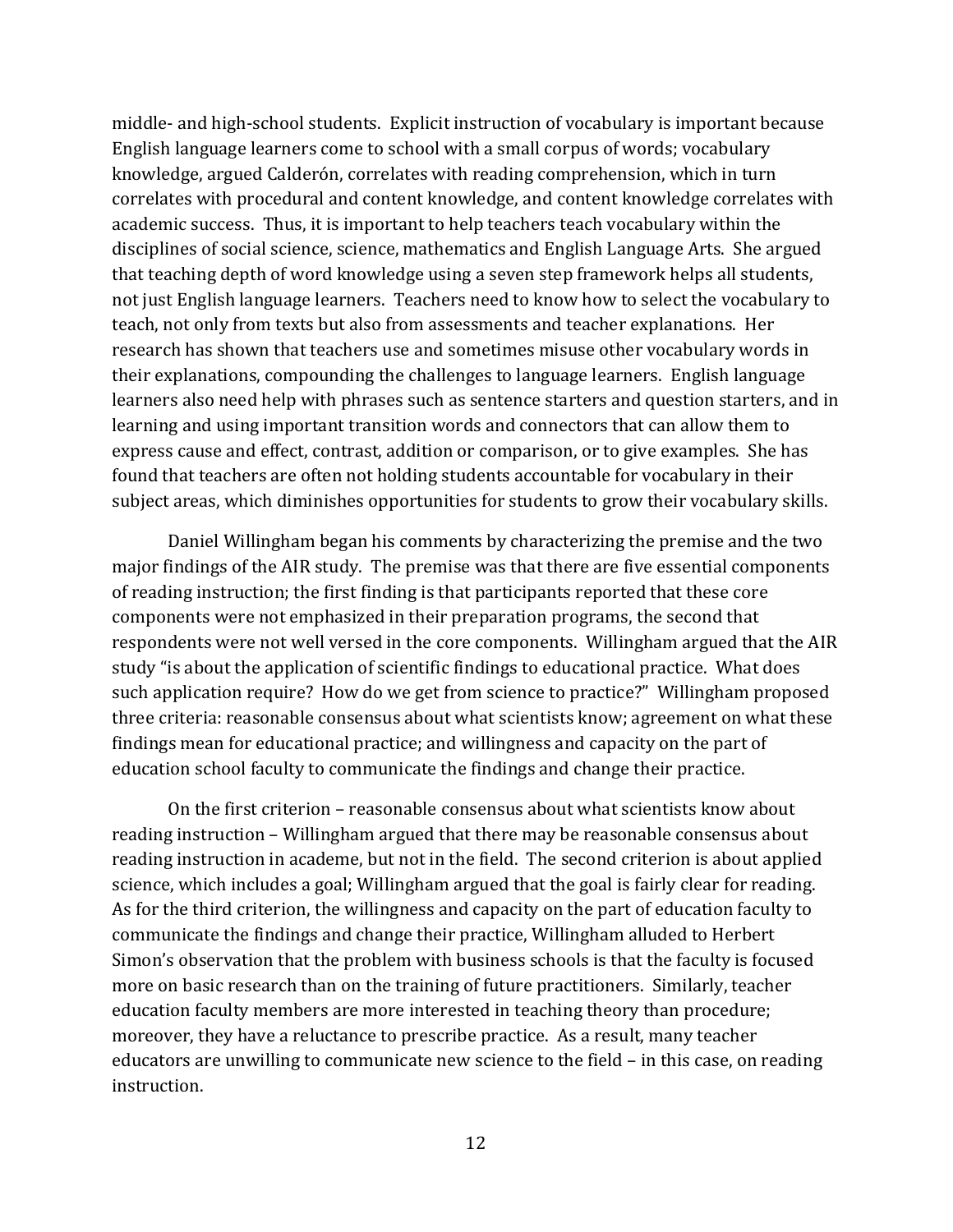The discussion that followed the presentations of Calderón and Willingham built upon their comments and expanded to include larger questions about teacher preparation. In response to an example of student reading given by Calderón, one participant observed that the student in the example seemed to reflect even more problems than vocabulary, such as problems with fluency, sentence structure and grammar. Calderón responded that academic vocabulary is the basis of fluency, sentence structure and grammar. This type of formative assessment (asking students to read aloud and think aloud about what they are reading) gives teachers useable knowledge and sensitivity to a child's comprehension of text and learning progression. "What does explicit instruction of vocabulary mean? In one sense it is clear, but it is also deceptive." Many content area teachers are reluctant to spend time teaching vocabulary, but texts in content areas may be too hard for students to read without explicit academic vocabulary instruction. Calderón argued that "you can map [vocabulary] practices in which students gain in biology." Explicit instruction of vocabulary, she argued, leads to gains both in vocabulary and in comprehension. Another participant referred to the Million Word phenomenon, commemorating the coining of the one millionth word in the English language, as a recent milestone to argue "we cannot possibly prepare students sufficiently by direct instruction. What, then, is the role of selfteaching?" Calderón responded with the importance of semantic awareness, of teaching students how to learn vocabulary on their own. Another participant responded that many teachers do not have the tools to be able to do this. Someone else observed that the example of student reading suggested that the student was performing, not reading for meaning; "This makes me wonder about focusing on the 5 components, separating them into bits."

The discussion then broadened to some larger issues confronting field placements and the practice of teacher preparation. Someone in the audience described a study of teacher education students and their field work that indicated that during the first 1/3 of their field placement, the students were appalled at what they were seeing from practicing teachers in classrooms; by the mid-point of their field experience, students indicated they could see why their host teachers acted the way they did; the final 1/3 of their experience seemed to be a repudiation of teacher preparation – "they [teacher educators] don't know what they are talking about." Someone else asserted that 80 percent of placements are made in classrooms with teachers who are poor mentors, asking, "Why don't we provide examples of our best understanding of teaching and learning?" The TEDS-M data suggest that it may be because the bottom quartile of our teacher candidates wind up teaching 50 percent of our students. It was noted that, especially in large institutions, student teaching placement is a huge issue: "we often don't get to pick who the mentor teachers will be." This seems particularly true in urban districts. Placements are also complicated by the fact that "good reading teachers can be bad mathematics teachers, and vice versa."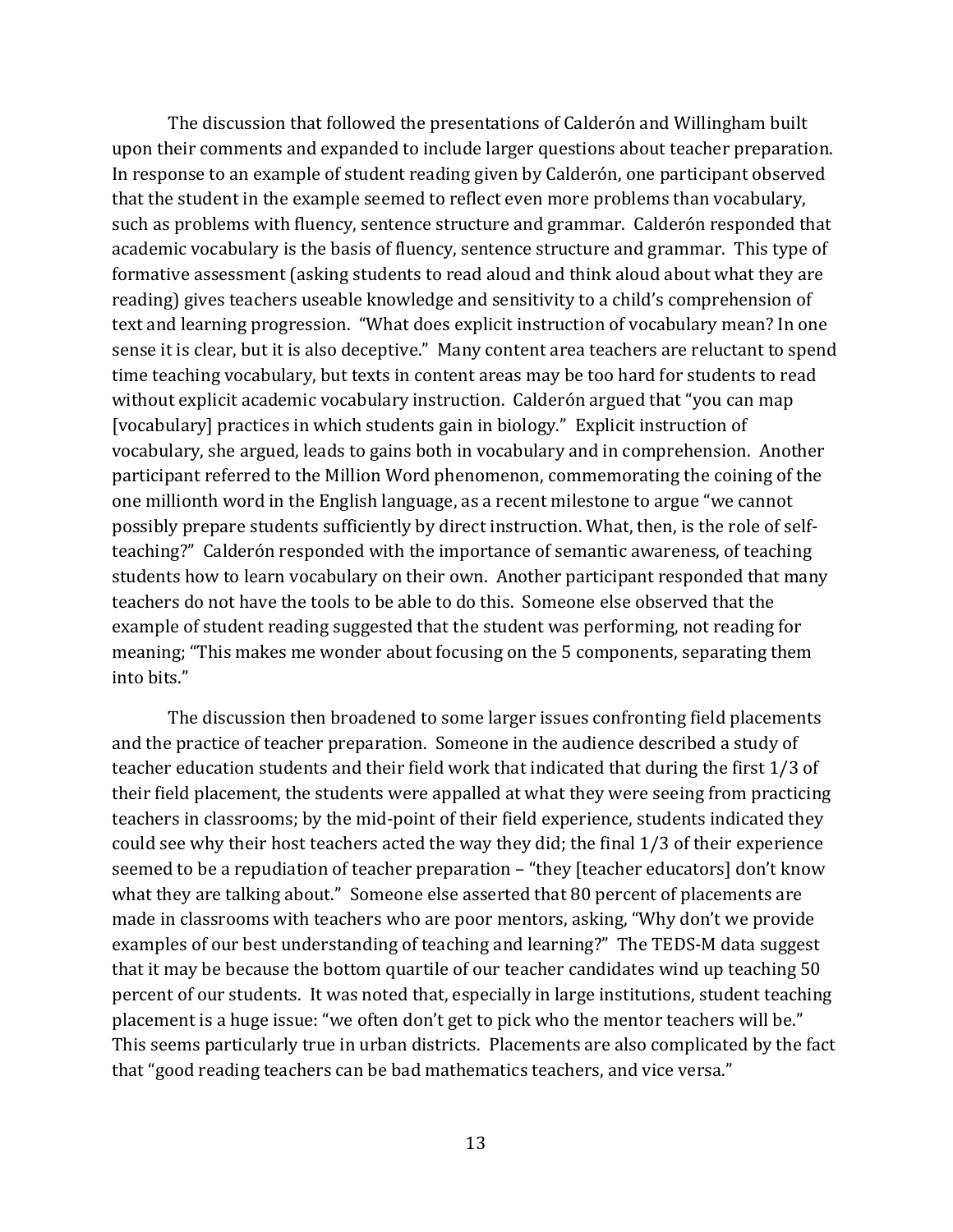#### **Presentations of policy issues evoked by the AIR study**

The panel on policy and certification issues around reading literacy in teacher preparation was made up of David Coleman, founder and chief executive officer of Student Achievement Partners, LLC, and Karen Wixson, dean of the school of education at the University of North Carolina Greensboro.

David Coleman provided an overview of Student Achievement Partners, which played a part in the development of the Common Core State Standards (CCSS). Coleman said his group has three guiding principles: it accepts no money from publishers; it does not compete for state or district grants through Requests for Proposals; and it does not reserve its rights to intellectual property. Coleman acknowledged the efforts of several meeting participants in the creation of the Common Core State Standards, including Bill Schmidt, Hung-Hsi Wu, Dan Willingham, Cindy Shanahan and Elizabeth Moje. Coleman pointed out several features of the CCSS related to the instruction of reading. One is that the CCSS calls for a balance of informational and literary texts, which Coleman said will allow elementary teachers to regain other subjects they have historically taught, such as history, science, mathematics and art. The CCSS also emphasizes reading comprehension in a more systematic way and at earlier levels; this would mean teaching fewer pre-reading strategies and spending more time reading and re-reading worthwhile texts. Coleman spoke of literacy in the disciplines and "staircases of textual complexity." For Coleman, "the five component list [identified in the charge to AIR in conducting its study] misses the central role of knowledge."

Colman said that a possible future project for Student Achievement Partners is to create Open Source courses for teachers around the common core standards. He also called attention to the publisher's criteria developed for the CCSS that includes recommendations on what publishers should leave out as well as what to include. Finally, Coleman acknowledged English language learners as important partners in the Common Core Standards movement worthy of "an ELL Bill of Rights."

Karen Wixson began her remarks by noting that "it is significant that we are here talking about teacher education, teacher preparation and teachers." These key players, she said, were left out of earlier policy discussions that focused on curriculum, standards and assessments. Wixson insisted that the coherence represented by the Common Core State Standards nevertheless "leaves room for individual instantiation." She pointed to the concept of learning progressions as another CCSS contribution. Wixson agreed with Coleman that the Common Core Standards are much more than the "big five" key components of reading instruction; instead, she said, "they provide an integrated ELA framework of reading, writing and speaking." The big five are foundational skills for early grades, but become a subset of skills in higher grades.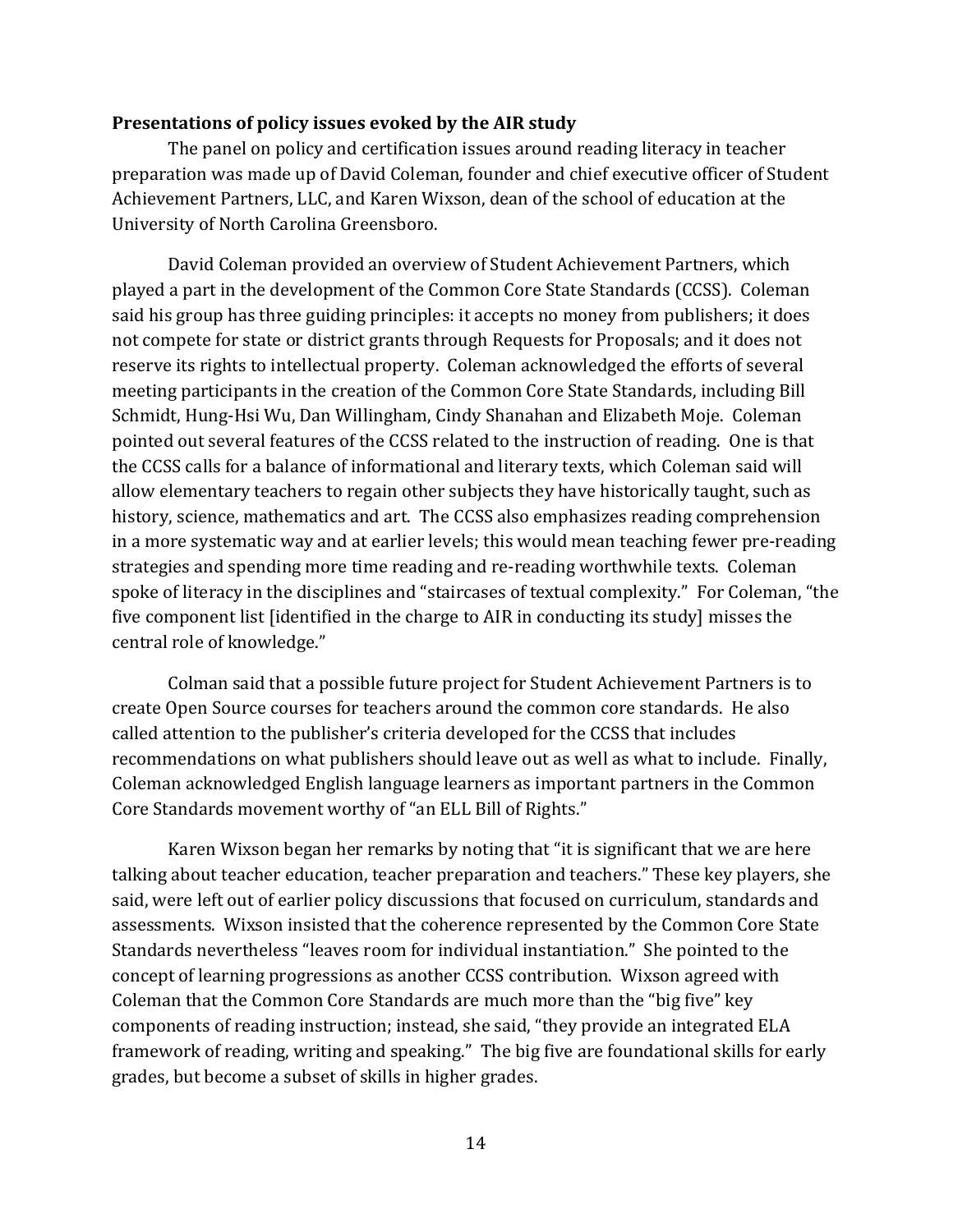Wixson maintained that the framework presented by the Common Core State Standards demands connections across disciplines; "we should not allow splintering." At the same time, Wixson warned against policies that are too prescriptive: "Keep the vision, but allow us to be responsive and adaptive in instructions and context. The goal is neither teacher-proof [instruction] nor intuitive performance." She reminded her audience that making and implementing policy – certification, assessment, etc. – is not simple. Wixson suggested that, as a policy, Reading First has had some positive effects, but has been largely ignored by teacher educators. "As a dean, will I be able to help new faculty realize the potential of the Common Core Standards?" She said it is too early for her to have a strong read on the reaction from the field to the Common Core Standards and whether it will be compliance or adoption. Wixson indicated that accrediting bodies such as the National Council for Accreditation of Teacher Education (NCATE) and the Teacher Education Accreditation Council (TEAC) are "closer to having it right" than they have been in the past. "We need better ways to evaluate and incentivize," said Wixson, "positive reinforcement, not punishment. We need more nuanced research, not just the number of courses and their titles, but what candidates are doing, knowledge about their cooperative teachers."

Wixson asked rhetorically, "To what extent do teacher educators 'do in' a common core?" She suggested that teacher educators are closer to the Common Core Standards than they were to the five key components identified by the National Reading Panel, which may explain the AIR study finding of more evidence of the big five reading components in field experiences than in coursework. Wixson said, "This shift is profound: pick a few things and do them well. Are teachers prepared to provide coherent knowledge? To explain the role of evidence within the text?" It may be that teacher preparation "moved too far – too much process, not enough content."

Wixson went on to describe four stages of mastery to which teachers should aspire and to which they might be held accountable: 1) knowledge of the research base; 2) integrating that knowledge into instruction, measured using an observational protocol; 3) demonstrating growth in students; and 4) demonstrating innovation as trainers of teachers. These stages could be monitored in districts and states over time, with the goal of seeing all teachers at stages 3 and 4. Wixson argued that the challenge is to get beyond academic knowledge to get to applied knowledge, contextualized knowledge. "To get at classroom practice is very difficult. Areas get very blurred and factor analyses don't work as well."

In response to a question about whether there are teacher education programs that have embraced the Common Core Standards or doing work with them, Wixson indicated that the University of Michigan is using them and including them in assessments; she said they are "working them in," but not revising the program yet. In Minnesota, efforts to incorporate progressive standards took several years and much professional development.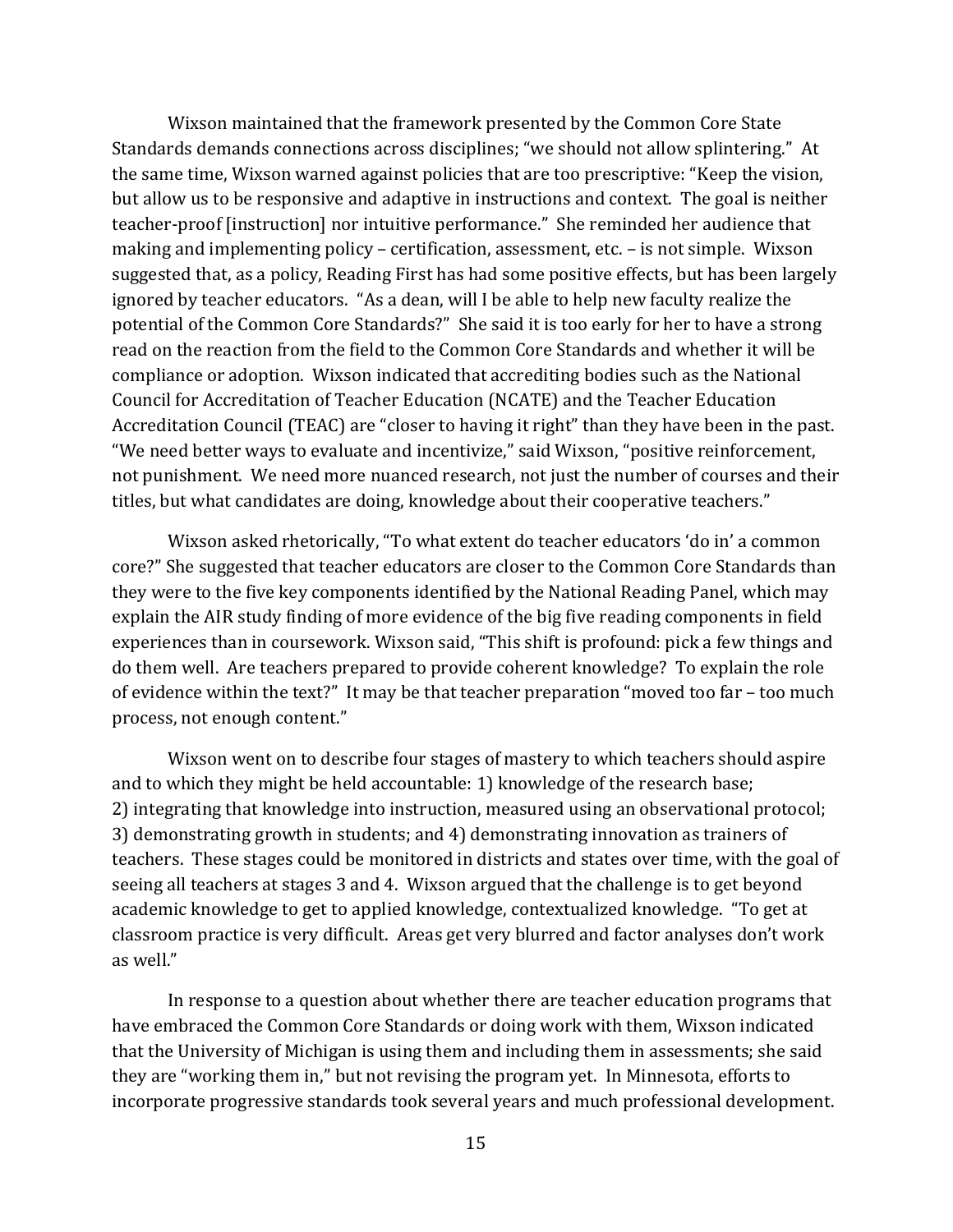Other comments identified one challenge as the great variation among teacher preparation programs. Ongoing research asks teachers how well prepared they think they are in teaching various topics – do you teach this now? Should you? Are you prepared to teach it? Wixson indicated that researchers are currently studying these questions in 40 states, asking questions at the district and teacher levels.

#### **Presentations on the policy implications of developing disciplinary literacy**

The next panel included two presentations on developing disciplinary literacy – challenges and questions for teacher education policy. The first was from Cynthia Shanahan, professor of literacy, language and culture at the University of Illinois at Chicago, where she also serves as executive director of the council on teacher education and associate dean for academic affairs. Shanahan began by recounting the reaction of faculty at the University of Illinois-Chicago to the suggestion that "every teacher [is] a teacher of reading." It was, she said, a resounding NO before professional development – after which the faculty agreed to a content area class. One course. Shanahan suggested that "The same thing happens in [K-12] professional development: teachers from different areas get professional development from a literacy expert. Does that work? Shouldn't that work?" Shanahan offered several explanations for the resistance of content area teachers to the notion of teaching reading, such as teachers feeling they would have to add to their existing curriculum, or that the professional development they may have received did not cover their specific content, suggesting that transfer is hard. As a result, content area literacy suffers from a lack of intensity of instruction, occurring perhaps as little as a single day. These reactions prompt the question, should content area teachers teach reading?

To answer this question, Shanahan described four dimensions of literacy instruction and the appropriate role of content area teachers. The first two dimensions, basic reading and interventions for remedial students, are not for content area teachers. Basic reading is done by grades 3-4; interventions are done through pull out programs. The third dimension, content area reading, may be appropriate for content area teachers if it makes sense. Shanahan argued that the real role for content area teachers in literacy instruction is the fourth dimension: disciplinary reading. Disciplines, she said, have their own ways of creating and evaluating knowledge that require special skills. Shanahan then described the results of a study investigating what it meant to read in each of three disciplines: chemistry, history and mathematics. She drew a distinction between content area reading and disciplinary reading. Content area reading focuses on learning from the text, how to study books and how to use literacy tools. Disciplinary reading, on the other hand, focuses on specialized problems in the subject area. Shanahan noted that "these are cultural differences." The goal of reading in mathematics, she said, is "arriving at Truth." Mathematics therefore requires close reading of every word, and rereading is a major strategy. The emphasis in mathematics reading is on error detection; therefore precision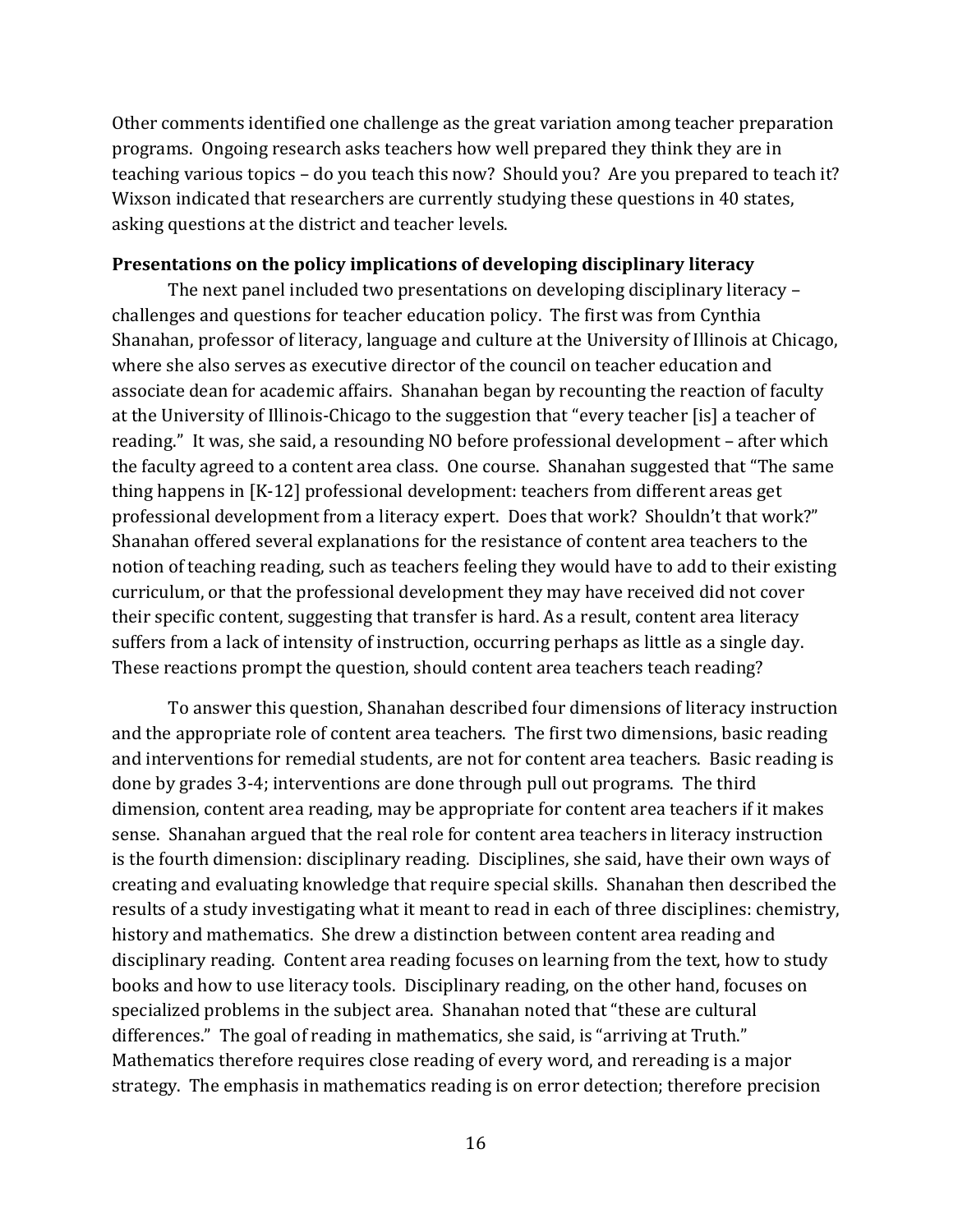of understanding is essential. The goal of reading in chemistry, on the other hand, is to understand process and to be able to predict what will happen under a given set of conditions. Important reading skills include comparing text with diagrams and being able to explain using different forms. Reading in history emphasizes plausibility and the understanding of perspective and corroboration.

In terms of policy implications, Shanahan argued that content teachers should teach disciplinary literacy. They are best qualified to do so, although they are often underqualified because literacy is implicit in the discipline. This means, in turn, that having better content area teachers will require professional development and better teacher preparation. Shanahan suggested that the teacher preparation curriculum for content area candidates needs to be rewritten to include literacy instruction. Shanahan said the Common Core Standards should help in these efforts.

Shanahan was followed by Douglas Hartman, professor of literacy and technology at Michigan State University. Hartman said his focus would be on preparing secondary teachers for a changing world, and he began by observing the noticeable absence of attention to the technologies in the literacy activities. By technologies Hartman explained he meant the tools and instruments of communication – paper, pencil, dry erase pens, and the e-book. Hartman asked his audience, "What would disciplinary literacy mean if we accounted for technology? What are we preparing students for?" He answered, "a changing world," and went on to explain how the tools of literacy are changing. For example, Twurdy.com is a search engine that estimates the difficulty level of the text contained in a search result so that readers can make better choices about which search results to pursue. The web site Great Summary (www.greatsummary.com) uses algorithms to summarize text or even an URL pasted into a text box to help readers understand difficult content.

According to Hartman, purpose and audiences are changing, strategies and skills are changing, and habits and dispositions are changing. Students are reading more online than offline. Digital books are outselling paper books on Amazon.com. Reciprocal teaching is becoming on-line reciprocal teaching. Definitions and standards are changing. Hartman argued that literacies and technologies have always been changing – the scroll was a huge technological advance. Pedagogies and assessments are changing, too.

In the context of so much change, Hartman asked, what should be given priority? His response: Mindsets, Practices and Knowledges. Hartman defined mindsets as habits of mind, preferences, worldview and prefigurative schema. He referred to Carol Dweck's work on growth mindsets, the disposition that learning is cultivated through effort and persistence, and to an open mindset that is adaptive and versatile. He described new teacher practices that contextualize, situate, conditionalize, embed and personalize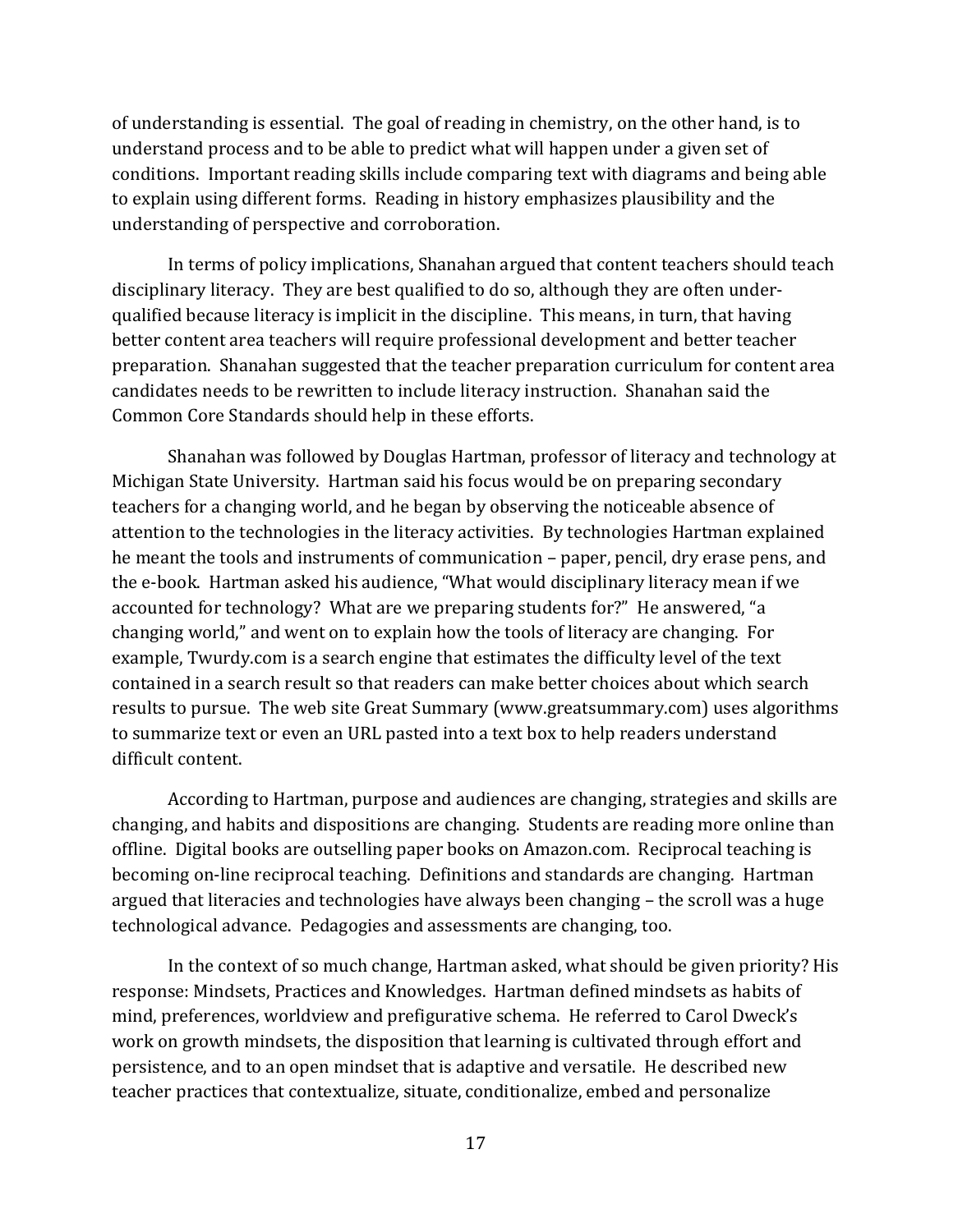learning for students. For example, the positioning of multiple texts can create the personalization of learning for students; tailoring textual resources to individual students can help them develop critical evaluation skills. The kinds of knowledges teachers need include content, pedagogical, technological, developmental and linguistic knowledge. Hartman said teachers need "a deep and flexible knowledge of the spectrum of technologies" available to help students gain literacy and knowledge in a content area.

Hartman closed by asking and answering this question: "If knowledge in fields of discipline is implicit, why would we want to be explicit in teaching?" While it seems to be the case that students who enter the disciplines are "good from the get-go" in terms of disciplinary literacy, "all students need some facility in these disciplines."

### **Presentations and Discussions of Related Issues**

Day 2 of the event began with a presentation by Kate Walsh, president of the National Council on Teacher Quality (NCTQ), on the issue of the proper balance between mathematics and pedagogy in teacher preparation programs. She described the results of *No Common Denominators: The Preparation of Elementary Teachers in Mathematics by America's Education Schools,* the 2008 study by NCTQ of 77 teacher preparation programs in 50 states. The answer to the study's basic question, What do elementary teachers need to know about mathematics and teaching mathematics?, is "More of everything." Walsh said this means more conceptual understanding, more pedagogical understanding, more coordination of content and pedagogy, and much more practice for pre-service candidates. Content, however, is the sorest need. Walsh said there is little research on what elementary teachers must have to be successful, although many organizations have weighed in, including states, the National Mathematics Advisory Panel, the National Council of Teachers of Mathematics (NCTM), the Conference Board of the Mathematical Sciences, the National Academies, the National Council for Accreditation of Teacher Education (NCATE) and the Teacher Education Accreditation Council (TEAC) and the National Council on Teacher Quality.

Overall, Walsh said, there is little consensus or even explicit guidance over the amount of coursework future elementary teachers should have in mathematics, the division of topics within those courses, the amount of methods coursework, or on the need for practice. NCTQ recommends that pre-service teachers receive 40 hours of instruction in numbers and operations, 30 hours in algebra, 35 hours in geometry, and 10 hours in data analysis and probability. Walsh reported that their study has found that algebra gets short shrift in current programs, with an average of 4 hours of coverage. Only half of all programs deliver even 3 credit hours in methods.

Then, Walsh said, there is the need for practice – something other groups do not raise as an issue. "We must make the transmittal of mathematics content central to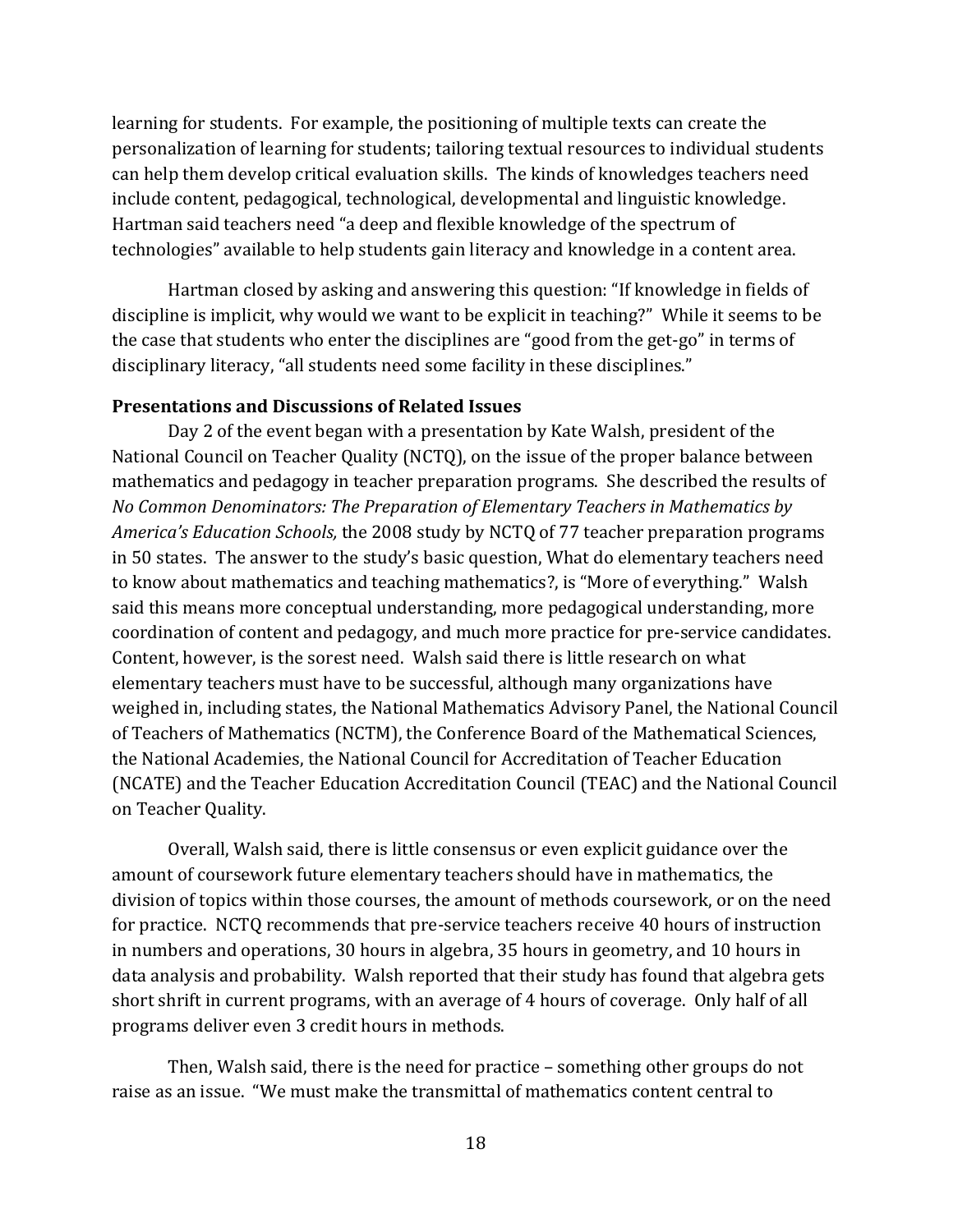practice teaching." Walsh pointed out that many university courses are not focused on elementary mathematics. Most programs in the NCTQ study require 2 courses in elementary math. Methods courses often combine subjects, such as mathematics and science, or grade levels, elementary and secondary. Walsh displayed a graphic showing that within the state of Texas there are 6 models of mathematics preparation. She noted that Texas has strong reading standards, but is very lax in enforcement due to claims of academic freedom. When it comes to the coordination of content knowledge and pedagogy, the NCTQ believed that only 2 of 77 programs taught content and methods concurrently; only 6 programs "allude to the practice of content."

Walsh concluded her presentation by pointing out that NCATE and TEAC, now in the process of merging into CAEP (the Council for the Accreditation of Educator Preparation), both call for more clinical experience, but promote almost no standards for student teaching. The Interstate Teacher Assessment and Support Consortium (InTASC) has been revised but is very vague because it has chosen not to be content-specific. Performance assessment has potential, Walsh said, but Praxis 3 has a 99 percent pass rate and is based on only a single observation. Measures of value added by institutions are coming, but more slowly than hoped for.

In response to questions, Walsh indicated that the mathematics study used stratified sampling with random selection of institutions within each state with the goal of the sample mirroring the institutions in the state. The researchers made the decision not to look at who was teaching the course and instead based their data on syllabus content. Walsh said she was skeptical about states playing a strong role in improving the number of courses programs require because of issues of university autonomy and because "states do not know what they should require." Minnesota and Massachusetts have chosen a separate route and offer a test of potential policy. She said it was hard to compare the results of the NCTQ study to those of TEDS-M because it is hard to distinguish mathematics content, "school math," mathematics pedagogy and general pedagogy, but that the results seem to be "in the ballpark."

When asked if she thought the Common Core State Standards (CCSS) will impact mathematics preparation, Walsh responded that the number of courses is not the issue – it's the coverage of topics. The CCSS offer a rhetorical push to raise standards. Asked what insights on selective versus non-selective institutions come from her study, Walsh replied that they found no correlation. Walsh said that proper preparation offers real challenges to alternative route programs. She said she is nervous about "5th year states" that assume candidates come with sufficient content background, and pointed out that so few are mathematics majors in California, for example.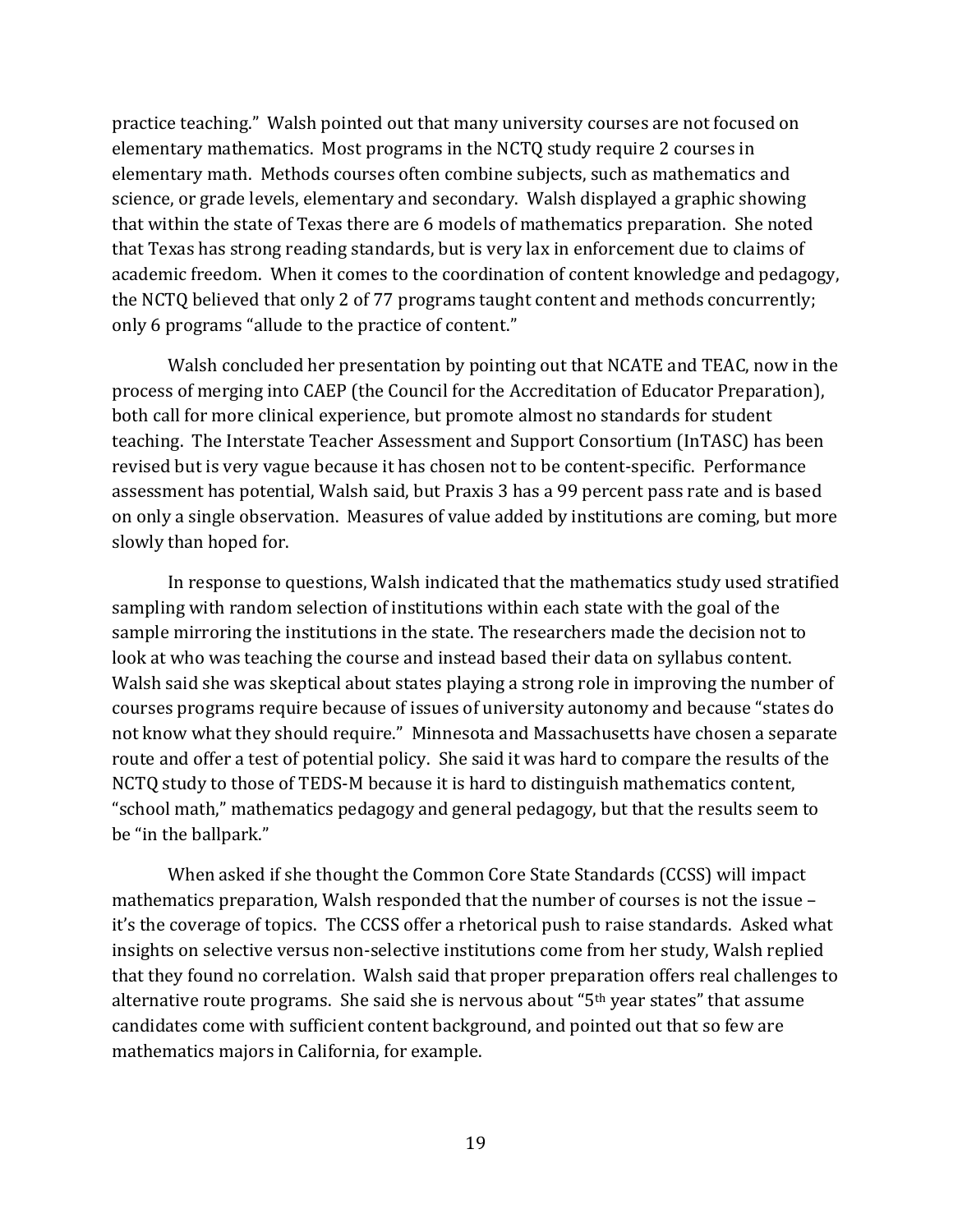Walsh was followed by Eugenia Kemble, executive director of the Albert Shanker Institute. Kemble began by acknowledging her union background to her audience. Her comments were framed to respond to the question of whether and how the Common Core State Standards (CCSS) will be useful to teachers. Using an anecdote about the reality of a DC high school teacher, Kemble argued that, right now, despite their great potential, the CCSS are not likely to be very helpful until teachers understand the expectations they set and have the curricula and materials to implement them. Most teachers, Kemble said, do not know what the CCSS are – their systems are facing layoffs and they are preoccupied with the consequences. Kemble portrayed the introduction of the CCSS as an opportunity for change but said their implementation is problematic. They are "up against lots of variation in contexts and practices. No wonder we have so little knowledge about what we're doing." She said that textbooks vary just as much. According to Kemble, "Other nations collect data, analyze it and create policy; we collect data, complain, then do what we want." She said that as a nation "we embrace this diversity," and contended that counterproductive "variability is defended by extremists at both ends." Kemble reminded her audience that "Goals 2000 set great goals, but little reached the classrooms." She predicted that, if the CCSS are implemented properly, teachers will be able to see where their work fits into a student's progression, and that, "when expectations are clear, teachers – and ed schools – will have to face their weaknesses" and make necessary improvements. Kemble said she believed that schools of education will then use the CCSS to design programs to meet them. Kemble referred to a National Academy of Sciences report on tests, test-based incentive systems and test-based accountability. She argued that increased effort on the part of schools and their staffs to increase student achievement scores may result in test score increases, but more teachers may also quit. Many may be willing to target their increased effort on test score effects, but others will not want to teach to such narrow goals. Kemble asserted that teachers have been left out of discussions that shape these policies.

So, what are the prospects of the CCSS making a difference, given higher education's reluctance to change? Education schools will have to face the fact that if districts are going to be held accountable, said Kemble, they will start to share that accountability with teacher preparation institutions and try to find ways to hold them accountable too. Programs are likely to rise or fall depending on how well their graduates deliver on the standards.

Kemble clarified that there is no one way to deliver a curriculum, and so no single curriculum for teacher preparation. She said that the current movement reminds her of the 1980s, in that "this movement puts teaching and teacher education back in the center of progress. This is a renaissance." Kemble said she was reminded of Harold Stevenson and James Stigler's description of lesson study in Japan and the concept of improving teaching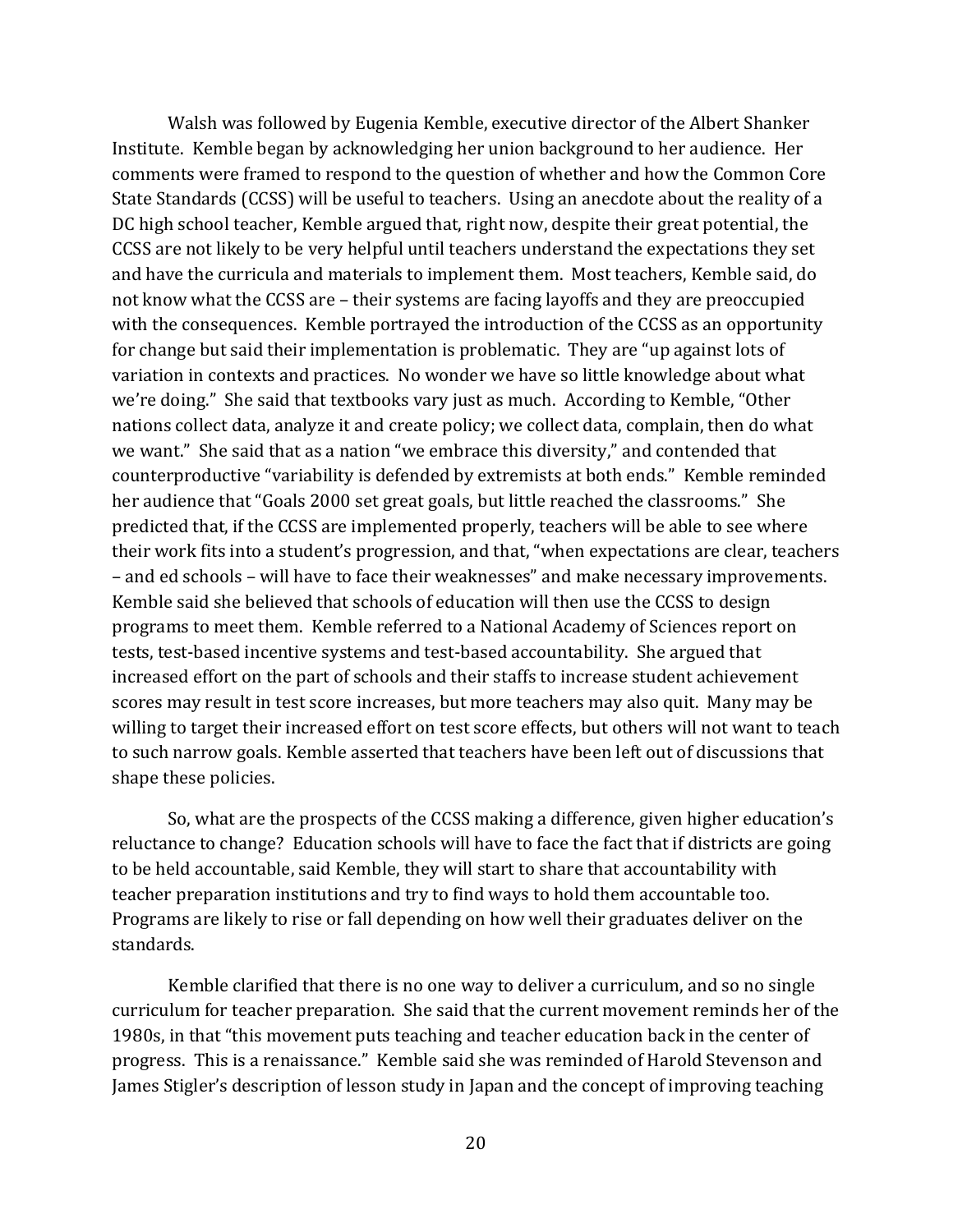by "polishing the stone," a professional development practice in which teachers systematically perfect lessons by sharing best practice.

The challenges to standards-based reform and the continuous improvement of teaching practice that this undertaking will require, said Kemble, are that "teachers are circling the wagons right now; they feel threatened." They are afraid of being unfairly evaluated, of being laid off, of being blamed for all the learning problems many students have that have nothing to do with teaching. "A cultural, political change is necessary," she said. Kemble went on to point to signs of such change, including the population of teachers: about half of new teachers were undergraduate education majors, said Kemble, and one third are from alternate route programs. As a result, there are "very different attitudes coming out of preparation programs," including the notion in the U.S. that "teaching is not and need not be a long-term profession." This latter view is wrong-headed, she said.

# **Presentations on challenges facing schools and colleges of education: Extinction vs. reform**

The final presentations were from Sigrid Blömeke, professor of institutional research at Humboldt University, Berlin, and Jane Hannaway, senior fellow and founding director of the Education Policy Center at the Urban Institute and director of CALDER (National Center for the Analysis of Longitudinal Data in Education Research). Blömeke titled her presentation, "Longing for Schools of Education: Teacher Education in Germany." There are no schools of education in Germany; in her comments, Blömeke explained why Germany wants them, and what the problems are. She began with the latter: What's not working? Blömeke cited problems such as fragmentation across and within institutions, as well as "a huge gap between theory and practice." She said schools complain that new teachers have lots of content knowledge but can't bring things together. Without schools of education, said Blömeke, there are "no real advocates for teacher education in Germany – merely arguments from disciplinary circles." She reported that teachers are recognized and portrayed as weak students with not enough depth.

Blömeke argued that "you can't leave mathematics preparation to mathematicians because they don't care about making the connections." She also pointed out a lack of education research because there are no colleges of education. Blömeke reviewed the historical roots of teacher preparation in Germany, beginning in 1810 with universitybased teacher education focused on classical subjects. In 1890 practical experience was added, but it was on-the-job training not connected to a teacher's university experience. Elementary preparation programs only came into being in the 1960s and 1970s, and there exists a junior/senior civil service distinction between elementary and secondary teachers. In Germany, said Blömeke, all teachers are trained in multiple subjects – two for secondary teachers, three for elementary teachers. Teacher preparation includes 3.5 to 4.5 years of university study and 1.5 – 2.0 years of "practical study." There is a strong, high-stakes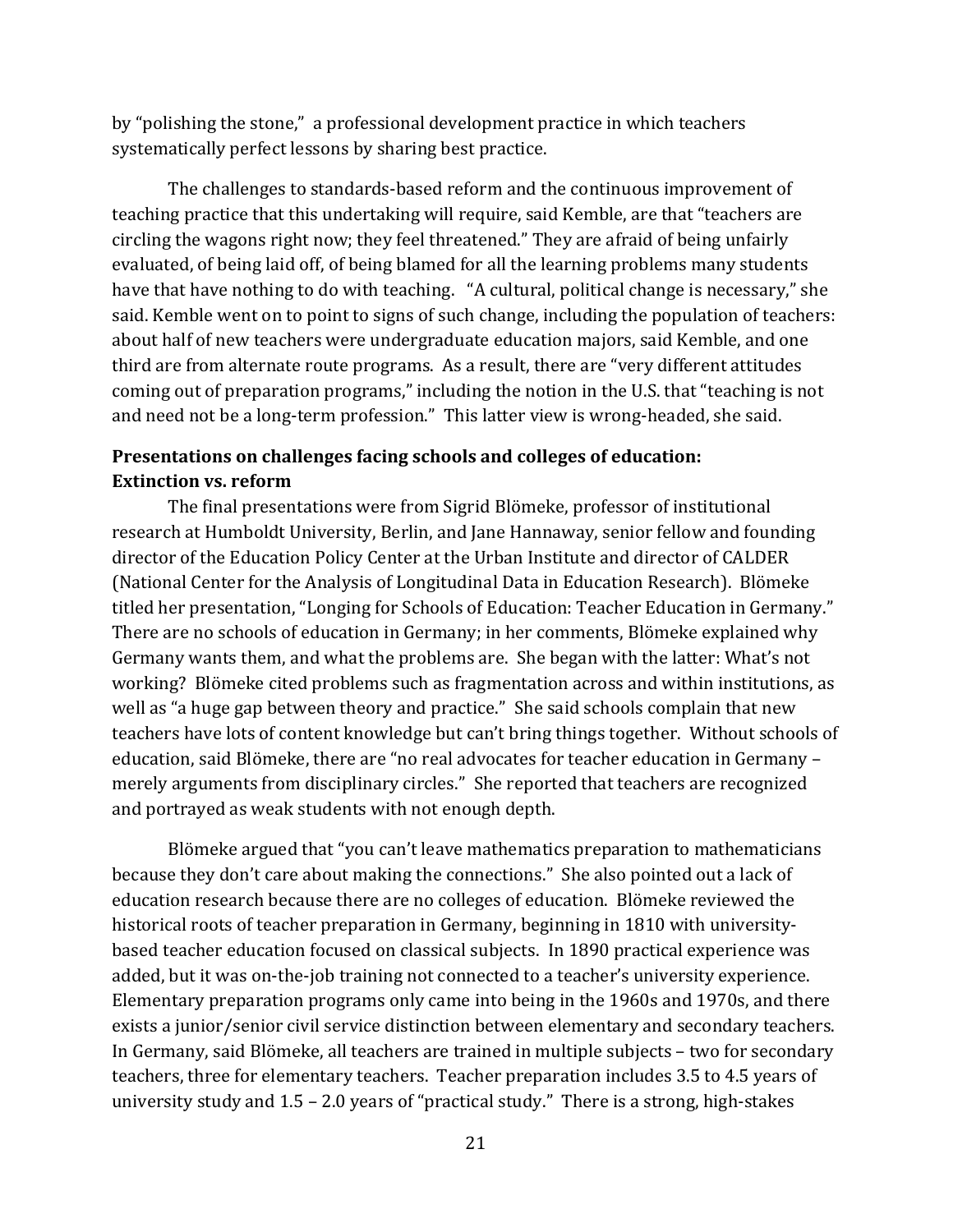professional entrance examination run by the state that includes written and oral components, including a thesis.

Blömeke went on to make the case for schools of education in Germany. She described two perspectives. The first is that of teacher educators and the teaching profession, who see in schools of education a home for teacher education, advocacy for its concerns and more efficient models of teacher preparation. Blömeke pointed out that "Germany makes a much longer investment in teacher preparation, but with 'only U.S.' outcomes." Initial attempts to create schools of education began in the 1990s with the coordination of offices and the double affiliation of faculty in university departments, but with no authority to require or dictate programs of study.

The second perspective Blömeke presented is that of university leaders and deans. Blömeke reported that the quality of universities in Germany has been historically very even. Now a governmental initiative is underway with new funding for "excellence for universities" based on an Ivy League model. This initiative includes schools of education as a special feature of these new best universities. Part of the rationale is to create a feeder cycle to train better teachers in order to get better students into the university; there is also a growing recognition of education as a social responsibility. Since 2008, schools of education in these universities have been organized as separate departments: courses with 50 percent or more education students are shifted into the school of education, gaining access to greater funding sources.

Blömeke said that both perspectives have common objectives, including sharpening education research, recruiting better graduates into masters programs, supporting young researchers, and seeking more coordination in the preparation of teachers. "What's so normal for the U.S. is so new for Germany," concluded Blömeke. "There is no magic bullet how to organize teacher education."

Jane Hannaway began her comments by situating herself "in a policy world, not an education school or disciplinary world." She described the key purposes of schools of education as the selection, training, and preparation of candidates for official certification. At the same time, she said, ours has been a decentralized system, controlled by individual states, by schools within states, and by the non-selective nature of student entry. Grounding her comments in the discipline of sociology generally and institutional theory in particular, Hannaway asserted that the technical tasks of teacher preparation predict its organizational structure and management. Schools of education have had weak control over the technical tasks, with little direct inspection of instruction and little control over their output. At the same time, they have had strong control over the ritual classifications represented by teacher certification. Teacher preparation has lacked clarity about its means, ends and understandings, the measures of its outputs, or agreements over its goals.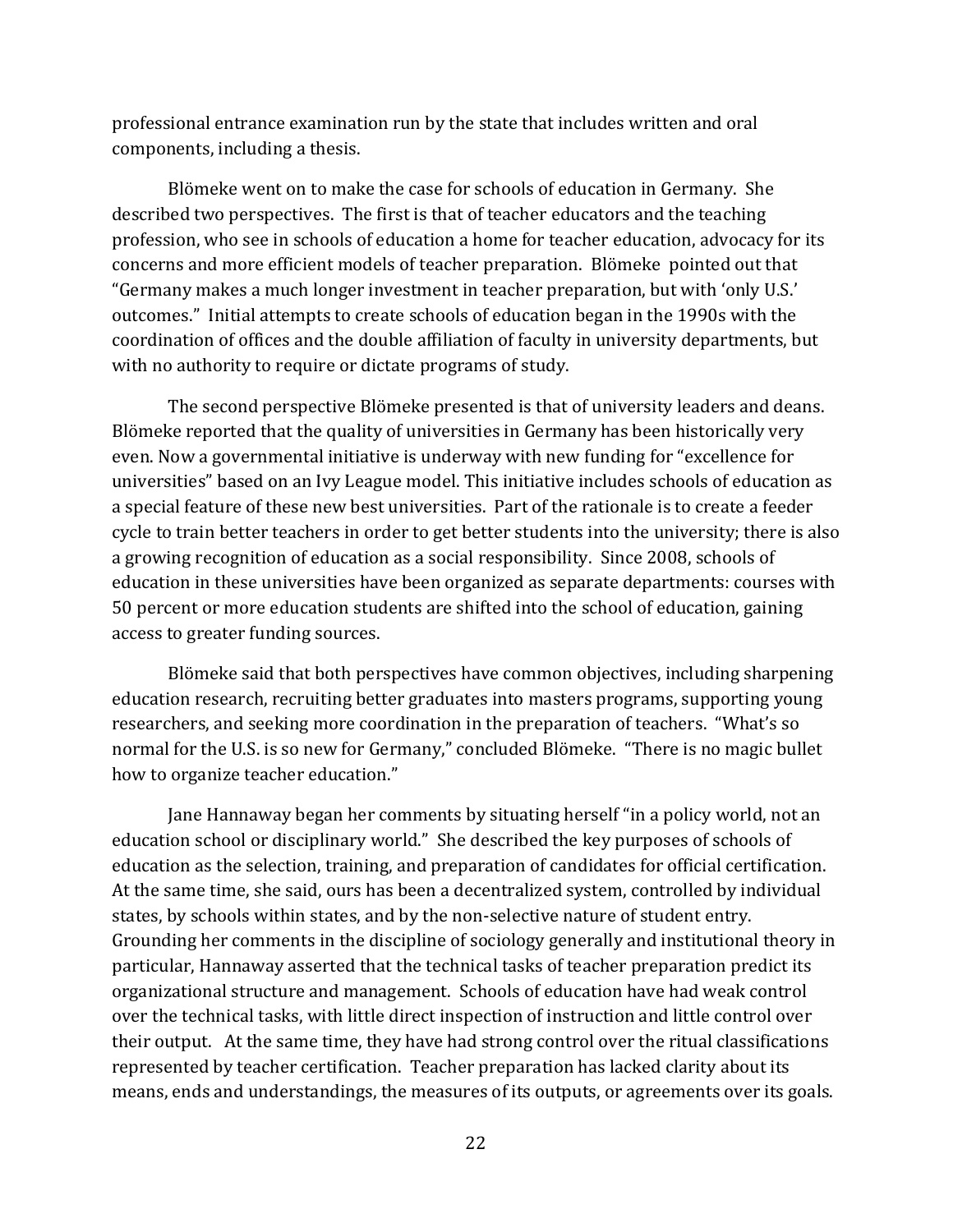From an institutional theory perspective, the historical structure of teacher preparation has kept the system stable and reduced conflict.

"The game changer," said Hannaway, "is information." The advent of new state data systems, including outcome measures, census files, the longitudinal capacity to measure student gains and to link student and teacher data, allow researchers and policy makers to attribute student gains to individual teachers. Several important findings have become clear. One is that teachers are the most important school factor in student achievement. Another is that there is large variation among teachers: top teachers help students gain one and a half years of growth each year, while the students of bottom teachers gain only half a year of achievement over the course of the year. This variation is not associated with teacher compensation, experience or degree attainment. Hannaway presented data showing that variation in teacher "value added" accounts for a six percentile difference in student ranking between the top quartile of students in New York City and their bottom quartile peer, and said that estimates from students in the Los Angeles city schools are even larger. She also showed data indicating that this performance persists over years.

Hannaway then turned to the competition that education schools now face, such as from Teach for America, the New Teachers Project and Teacher U at Hunter College – all of which, Hannaway noted, provide selective entry into the profession. She described this as "the importance of the pipeline," with recruitment and selection as the first stage of the continuum. Research on these competitors suggests that TFA-trained teachers have an advantage over other teachers, and Hannaway indicated that "these are the sorts of findings that circulate among federal policy makers." Hannaway said that all of this suggests a new role for schools of education, that of taking control over a key input of student achievement: teacher candidate pools. There is a tremendous need for research, she said, with huge variations to be explained. Which characteristics of teachers matter? Are schools of education recruiting and selecting candidates for effectiveness? Do education school candidates have the same SATs as TFA candidates? Hannaway noted that vocabulary skills predict better teachers, and that TFA keeps close data on its candidates. She asked, "How do we train for effectiveness versus compliance? How do we verify onthe-job performance?" Hannaway referred to "the magic and mystery of great teaching," something much more complex than organizing materials; it is a "complex mix of personality, subject matter knowledge, pedagogy for subject matter and classroom management." Hannaway described good teaching as performance, including knowing your audience. "Empathy may be another part of teaching," she said.

Hannaway suggested that "the validity of ed schools was unquestioned" until the data became available. "Ed schools have been repeatedly criticized over the decades, but mostly through anecdotal data," she said. Although it is hard to tease out variation in programs when states set some of the governing parameters, Hannaway insisted that "the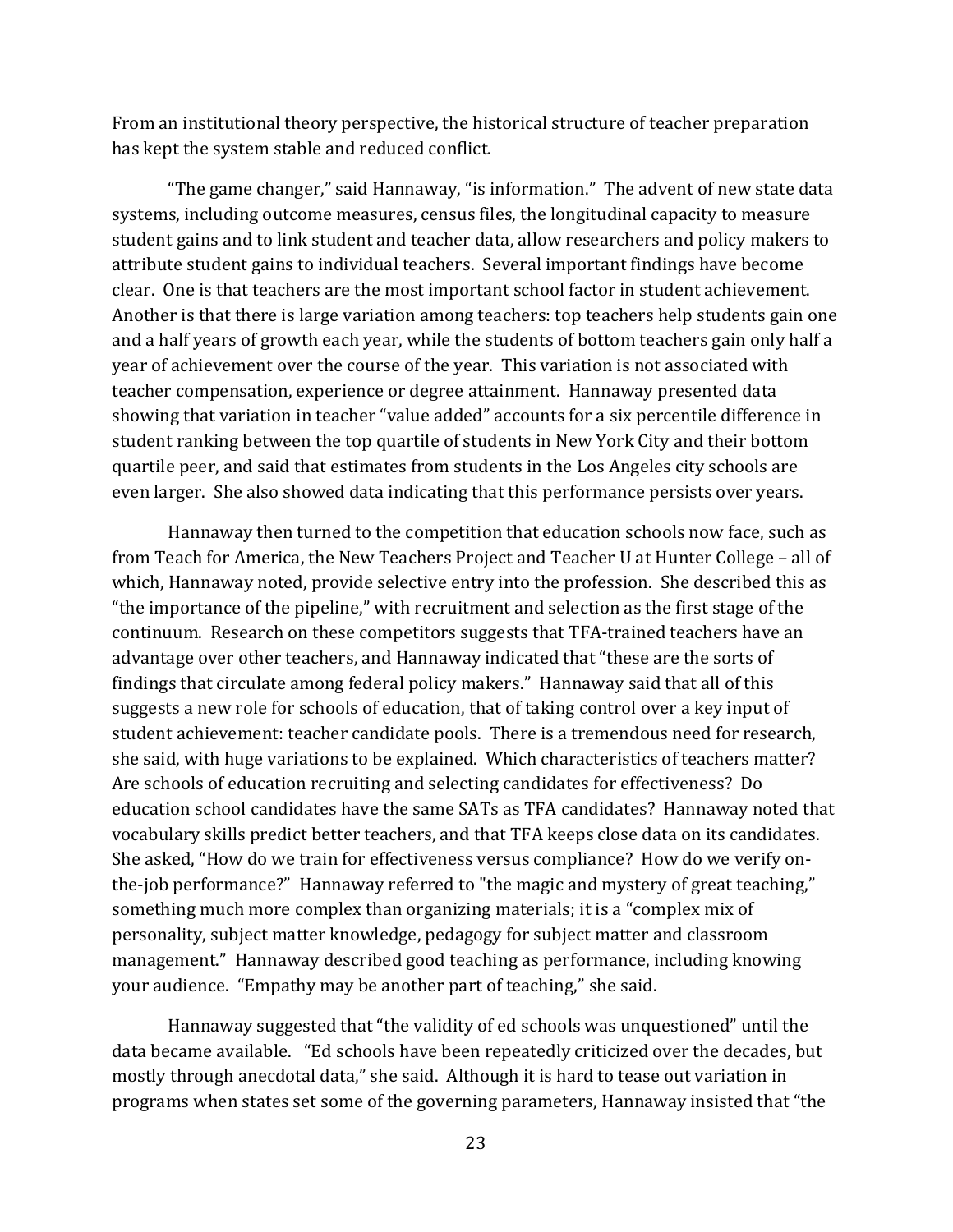underlying issue is that the distribution variability is still there." A further complication is that "we mistake colleges of education for teacher preparation; these institutions grant degrees, but 40 percent of their graduates do not go into teaching, and 21 percent of new teachers have no undergraduate preparation in education." More and more, she said, colleges of education grant masters degrees. Hannaway also questioned whether the unit of analysis should be the school of education or the university, noting that preparation takes place in the university context. Hannaway concluded by reminding her audience that teacher education is organized very differently across the U.S. The questions before us, she said, are: what should the change be, and how to effect it?

The discussion following these presentations included speculation about whether education could "reap the productivity rewards of technology" by combining "great teachers at a distance" with good, competent coaching on-site. Another role of schools of education would be to figure out how to make this happen. It was also suggested that the traditional role of schools of education would still be relevant if more of them were doing their jobs; "the degree of brokenness skews the impact data," meaning it is very possible for some education schools to do a great job, but they are drowned out by the rest. If we can identify them, can we scale them up? Will districts choose them or prefer home grown products? New Jersey's alternative route was based on this premise of "home grown;" some districts there now have collaborative deals with schools of education. Teaching is a geographically local labor market. Research on these arrangements is now underway with funding from multiple states through CALDER; the results will have potential implications for who gets to have teacher preparation and who gets to be a teacher.

#### **Final thoughts**

Education Policy Center co-director Robert Floden concluded the sessions by thanking all the presenters and attendees. He remarked upon the appropriateness of the timing of the meeting, given the availability of new data, the recent release of the Common Core State Standards and the development of education policy at the federal level. He noted that only recently have studies emerged such as TEDS-M and the AIR studies that could give a nationally representative picture of teacher preparation in the U.S., and suggested that more knowledge about teacher preparation might motivate change in both policy and practice in teacher education. Floden said he was struck by the contrast between the reactions to the reports concerning mathematics and literacy. People seemed quick to dismiss the literacy study in particular because of its methodology; critics have not had the same opportunity for TEDS-M. He acknowledged the difficulty of measuring outcomes in literacy; content knowledge and pedagogy are easier to measure in mathematics. Floden wondered whether we should monitor change in teacher education over time, perhaps through a research study similar to NAEP – a low stakes endeavor to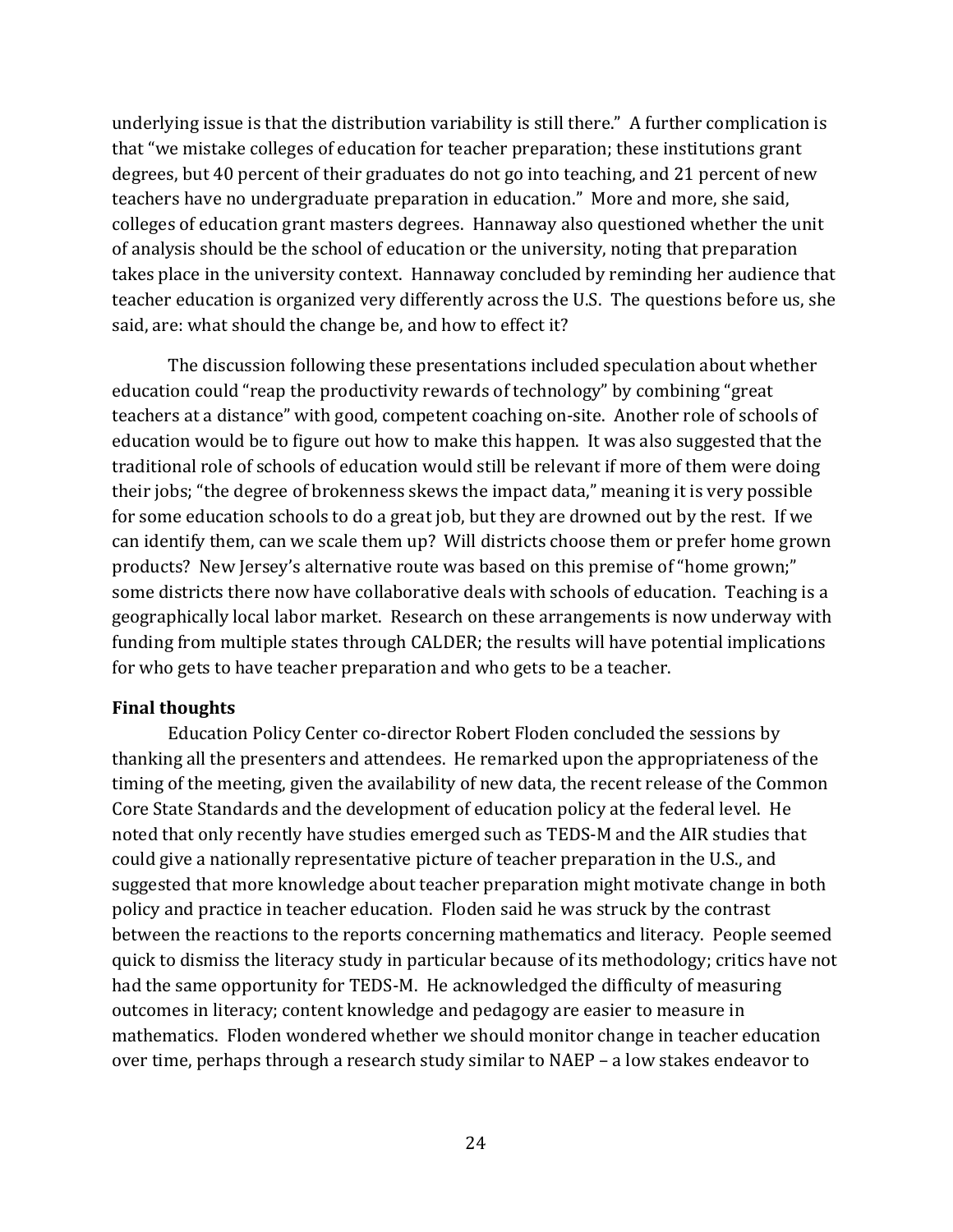provide an accurate picture. "As a community," Floden urged, "we need to keep working on assessments and data."

# **The reports:**

- Center for Research in Mathematics and Science Education. (2010). *Breaking the Cycle: An International Comparison of U.S. Mathematics Teacher Preparation*. East Lansing: Michigan State University. <http://www.educ.msu.edu/content/sites/usteds/documents/Breaking-the-Cycle.pdf>
- Greenberg, J. & Walsh, K. (2008). *No Common Denominators: The Preparation of Elementary Teachers in Mathematics by America's Education Schools.* Washington, DC: national Council on Teacher Quality. <http://www.nctq.org/p/publications/reports.jsp>
- Salinger, T., Mueller, L., Song, M., Jin, Y., Zmach, C., Toplitz, M., Partridge, M., & Bickford, A. (2010). *Study of Teacher Preparation in Early Reading Instruction* prepared for the Institute of Education Sciences (NCEE 2010-4036). Washington, DC: National Center for Education Evaluation and Regional Assistance, Institute of Education Sciences, U.S. Department of Education[. http://ies.ed.gov/ncee/pubs/20104036/index.asp](http://ies.ed.gov/ncee/pubs/20104036/index.asp)

# **References:**

- Baer, J., Baldi, S., Ayotte, K., and Green, P. (2007). *The Reading Literacy of U.S. Fourth-Grade Students in an International Context: Results From the 2001 and 2006 Progress in International Reading Literacy Study (PIRLS)* (NCES 2008–017). National Center for Education Statistics, Institute of Education Sciences, U.S. Department of Education. Washington, DC.
- Carlisle, J.F., Cortina, K. S., & Zeng, J. (2010). Reading achievement in Reading First schools in Michigan. *Journal of Literacy Research*, 42, 49-70.
- Collins, J. (2001). *Good to Great: Why some companies Make the Leap..and Others Don't.* New York: HarperCollins.
- Darling-Hammond, L. & Baratz-Snowden, J. (2007). A good teacher in every classroom: Preparing the highly qualified teachers our children deserve. Educational Horizons, Vol. 85, No. 2, 111-132. Bloomington, IN: Pi Lambda Theta.
- Darling-Hammond, L., Bransford, J. et al, eds. (2005). *Preparing Teachers for a Changing World: What Teachers Should Learn and Be Able to Do.* San Francisco: Jossey-Bass Publishers.